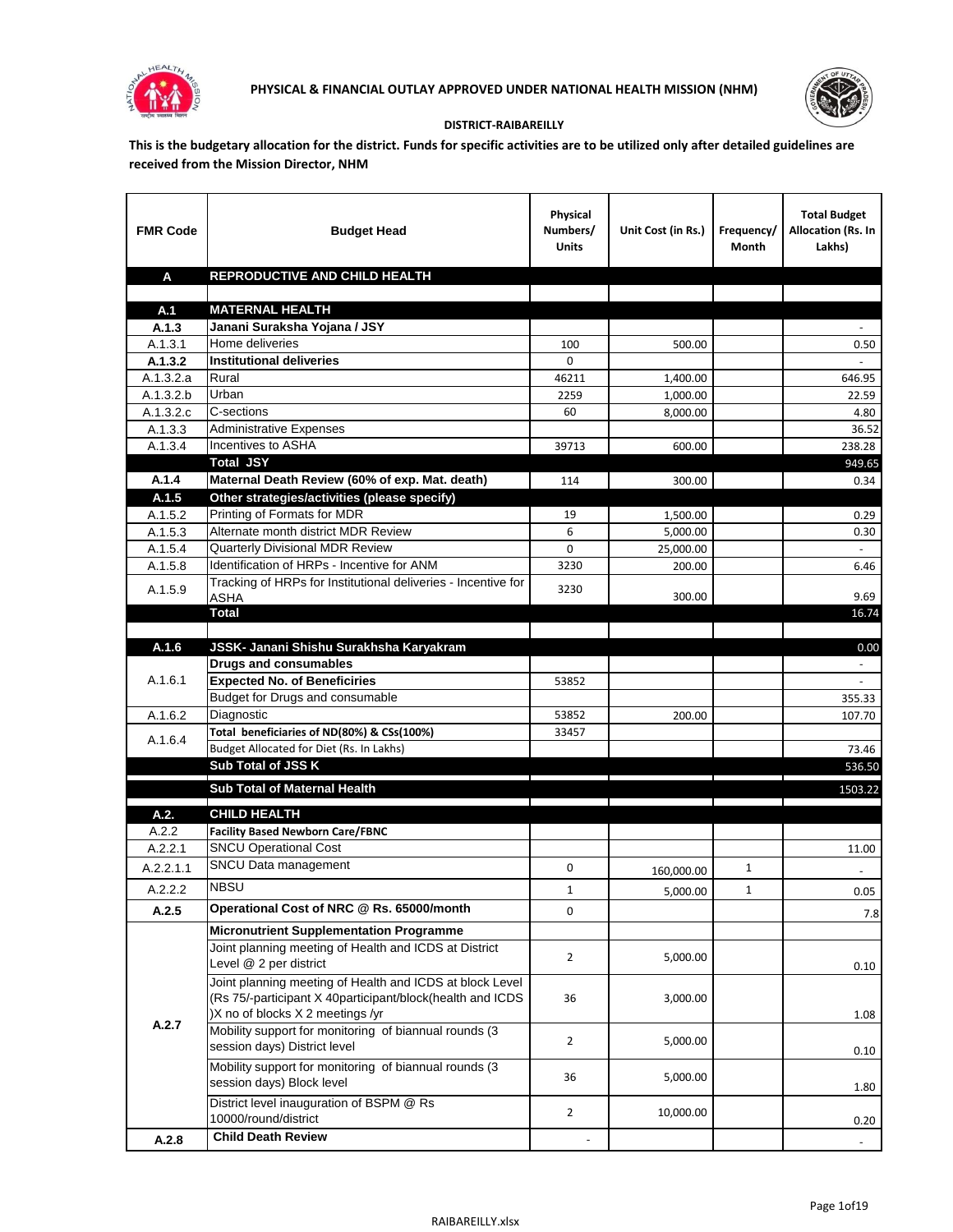| <b>FMR Code</b>    | <b>Budget Head</b>                                                                                                                             | Physical<br>Numbers/<br><b>Units</b> | Unit Cost (in Rs.)   | Frequency/<br>Month      | <b>Total Budget</b><br><b>Allocation (Rs. In</b><br>Lakhs) |
|--------------------|------------------------------------------------------------------------------------------------------------------------------------------------|--------------------------------------|----------------------|--------------------------|------------------------------------------------------------|
|                    | <b>Sub-total Child Health</b>                                                                                                                  |                                      |                      |                          | 22.13                                                      |
|                    |                                                                                                                                                |                                      |                      |                          |                                                            |
| A.3                | <b>FAMILY PLANNING</b>                                                                                                                         |                                      |                      |                          |                                                            |
| A.3.1              | <b>Terminal/Limiting Methods</b><br>Female sterilization camps @ Rs. 3500/camp                                                                 | 84                                   |                      |                          | 2.94                                                       |
| A.3.1.1<br>A.3.1.2 | NSV camps @ Rs. 3500/camp                                                                                                                      | $\overline{2}$                       | 3,500.00<br>3,500.00 |                          | 0.07                                                       |
|                    | Budget for Female Interval Sterilization Compensation                                                                                          |                                      |                      |                          |                                                            |
| A.3.1.3            | @ Rs.2000/-Per Case in Public Sector-(In Rs.)                                                                                                  | 2115                                 | 2,000.00             |                          | 42.30                                                      |
|                    | <b>Budget for Post Partum Female Sterilization</b><br>Compensation @ Rs.3000/-Per Case in Public Sector-(In<br>$Rs.$ )                         | 234                                  | 3,000.00             |                          | 7.02                                                       |
| A.3.1.4            | Budget for Male Sterilization Compensation @ Rs.2700/-<br>Per Case in Public Sector -(In Rs.)                                                  | 40                                   | 2,700.00             |                          | 1.08                                                       |
| A.3.2              | <b>Spacing Methods</b>                                                                                                                         |                                      |                      |                          |                                                            |
| A.3.2.2            | Total Budget Allocated for Compensation for IUCD<br>insertion at health facilities (including fixed day services at<br>SHC and PHC) @ Rs 20/-  | 18376                                | 20.00                |                          | 3.68                                                       |
| A.3.2.3            | PPIUCD services (Incentive to provider @Rs 150 per<br>PPIUCD insertion)                                                                        | 5000                                 | 150.00               |                          | 7.50                                                       |
|                    | Orientation/Review of ASHA/ANM/AWW for scheme<br>for HDC, ESB, PTK                                                                             |                                      |                      |                          |                                                            |
| A.3.2.5            | <b>District level</b>                                                                                                                          | $\mathbf{1}$                         | 10,000.00            | $\mathbf{1}$             | 0.10                                                       |
|                    | <b>Block level Quarterly</b>                                                                                                                   | 18                                   | 10,000.00            | 4                        | 7.20                                                       |
| A.3.2.6            | Dissemination of FP manuals and guidelines                                                                                                     | $\mathbf{1}$                         | 20,000.00            | $\mathbf{1}$             | 0.20                                                       |
| A.3.3              | Budget for POL for Mobility to Surgeons team for FDS<br>Camps @ Rs.1000/camp                                                                   | 84                                   | 1,000.00             |                          | 0.84                                                       |
| A.3.5.1            | Orientaion workshop, QAC meeting at distirct level-<br>Quarterly                                                                               | $\mathbf{1}$                         | 2,000.00             | 4                        | 0.08                                                       |
| A.3.5.2            | FP Review Meeting at Divisional level-Quarterly                                                                                                | 0                                    | 20,000.00            | 4                        |                                                            |
| A.3.5.3            | Performance reward                                                                                                                             | $\mathbf{1}$                         | 50,000.00            |                          | 0.50                                                       |
| A.3.5.4            | World Population Day' celebration (such as mobility,<br>IEC activities etc.):                                                                  |                                      |                      |                          |                                                            |
|                    | District level                                                                                                                                 | $\mathbf{1}$                         | 100,000.00           |                          | 1.00                                                       |
|                    | <b>Block Level</b>                                                                                                                             | 18                                   | 10.000.00            |                          | 1.80                                                       |
| A.3.5.5            | Other strategies/activities (such as strengthening<br>fixed day services for IUCD & Sterilisation, etc.)                                       |                                      |                      |                          |                                                            |
|                    | Printing of FP Manuals, Guidelines, etc.                                                                                                       | 0                                    |                      |                          |                                                            |
|                    | Sterilization Register @ Rs.150/Register                                                                                                       | 19                                   | 150.00               | $\overline{\phantom{a}}$ | 0.03                                                       |
|                    | IUCD Register @ Rs.150/- Register                                                                                                              | 150                                  | 150.00               |                          | 0.23                                                       |
|                    | PPIUCD Registers @ Rs.150/-Register                                                                                                            | 21                                   | 150.00               |                          | 0.03                                                       |
| A.3.5.5.1          | Injectable Registers @ Rs.150/Register                                                                                                         | 18                                   | 150.00               |                          | 0.03                                                       |
|                    | Counseling Register @ Rs.150/-Register (3 per<br>Counselor)                                                                                    | 9                                    | 150.00               |                          | 0.01                                                       |
|                    | Consent Form , Medical Record CheckIklist, Posoot<br>Operatiive Instructionn Card, Ssterilization Certificate for<br>Sterilization@ Rs 5/-Unit | 12964                                | 5.00                 |                          | 0.65                                                       |
|                    | Enhance Contribution of PRIs and Family members of<br>eligible couples in 75 districts with high unmet need<br>and TFR                         |                                      |                      |                          |                                                            |
| A.3.5.5.2          | District Level NSV Satisfied Client Meet @Rs.20000/-<br>District                                                                               | $\mathbf{1}$                         | 20,000.00            |                          | 0.20                                                       |
|                    | Block Level Panch Sarpanch Sammellan @Rs.10000/-<br>Block                                                                                      | 18                                   | 10,000.00            |                          | 1.80                                                       |
| A.3.5.5.3          | RMNCHA Counsellling Corners @ Rs.35,000/-                                                                                                      | $\mathbf{1}$                         | 35,000.00            |                          | 0.35                                                       |
|                    | <b>World NSV Week</b>                                                                                                                          |                                      |                      |                          |                                                            |
| A.3.5.5.6          | District level                                                                                                                                 | $\mathbf{1}$                         | 25,000.00            |                          | 0.25                                                       |
|                    | <b>Block level</b>                                                                                                                             | 18                                   | 10,000.00            |                          | 1.80                                                       |
|                    | Govt. COT at Divisions level for FP Services                                                                                                   |                                      |                      |                          |                                                            |
|                    | Divisional Govt. COT @ Rs.50000/month for 12 month                                                                                             | 0                                    | 5,000.00             | 12                       | $\blacksquare$                                             |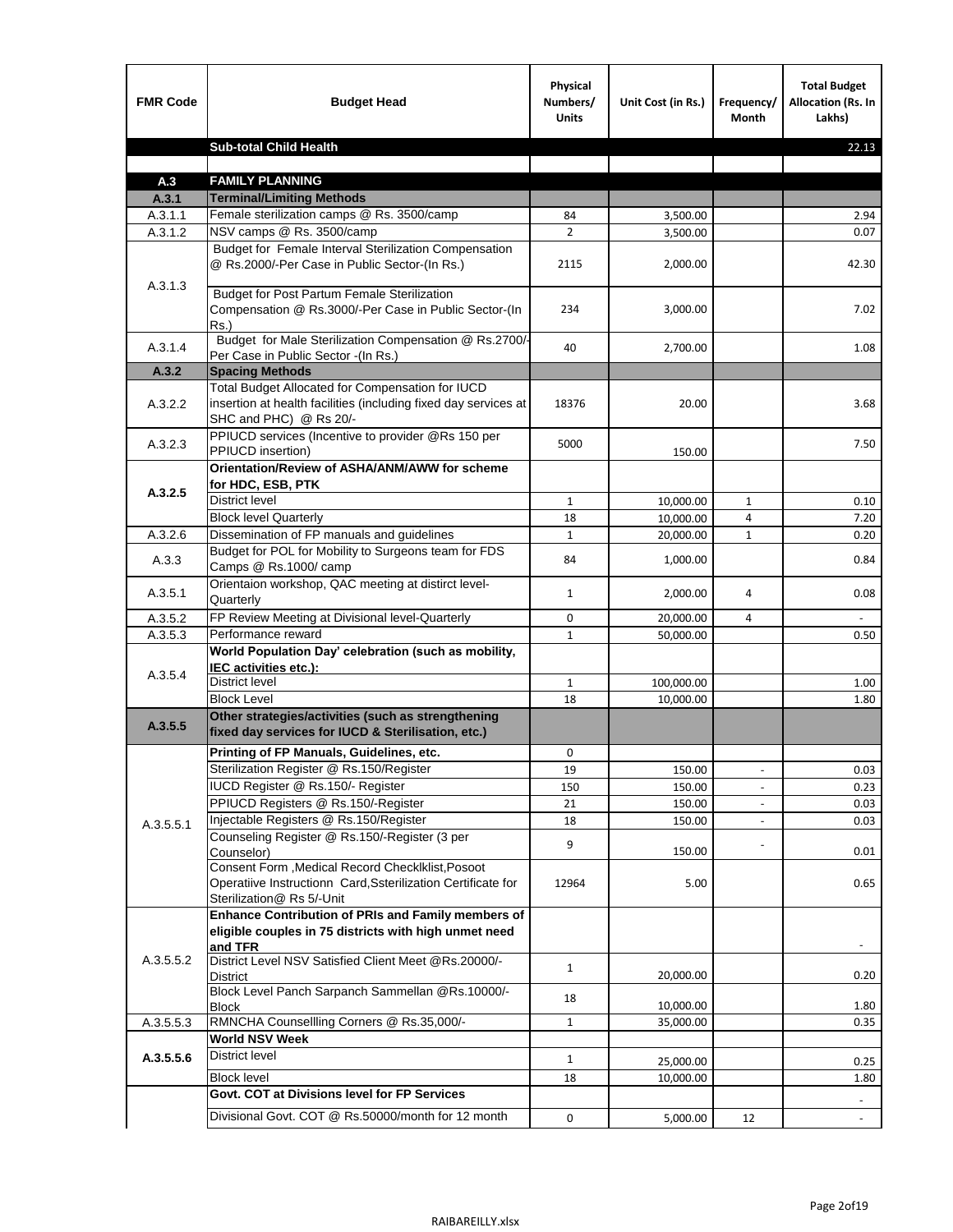| <b>FMR Code</b> | <b>Budget Head</b>                                                                                                                                                           | Physical<br>Numbers/<br><b>Units</b> | Unit Cost (in Rs.) | Frequency/<br>Month | <b>Total Budget</b><br>Allocation (Rs. In<br>Lakhs) |
|-----------------|------------------------------------------------------------------------------------------------------------------------------------------------------------------------------|--------------------------------------|--------------------|---------------------|-----------------------------------------------------|
| A.3.5.5.8       | Exra Incentive for Female Interval Sterilization in Public<br>Sector.-(20% of 80% ELA) @ Rs. 130 per case                                                                    | 423                                  | 130.00             |                     | 0.55                                                |
|                 | Extra Incentive for Male Sterilization in Public Sector-<br>(40% ELA) @ Rs. 155 per case                                                                                     | 16                                   | 155.00             |                     | 0.02                                                |
|                 | <b>Sub-total Family Planning</b>                                                                                                                                             |                                      |                    |                     | 82.25                                               |
|                 | ADOLESCENT HEALTH / RKSK (Rashtriya Kishore                                                                                                                                  |                                      |                    |                     |                                                     |
| A.4             | Swasthya Karyakram)                                                                                                                                                          |                                      |                    |                     |                                                     |
| A.4.1           | <b>Facility based services</b>                                                                                                                                               |                                      |                    |                     |                                                     |
| A.4.1.1         | Orientation meetings-HPD Districts                                                                                                                                           | $\Omega$                             | 9000               | $\mathbf{1}$        |                                                     |
|                 | Review meetings at District level-Quarterly                                                                                                                                  | $\mathbf{1}$                         | 5000               | 4                   | 0.20                                                |
| A.4.1.2         | Establishment of new clinics at DH/Medical college level                                                                                                                     | $\Omega$                             | 50,000.00          |                     |                                                     |
|                 | Operating expenses for existing clinics                                                                                                                                      | 0                                    |                    |                     |                                                     |
|                 | DH & MC level Existing AFHS clinics                                                                                                                                          | $\overline{2}$                       | 600.00             | 12                  | 0.14                                                |
| A.4.1.4         | DH & MC level AFHS clinics (New)                                                                                                                                             | 0                                    | 600.00             | 6                   | $\overline{\phantom{a}}$                            |
|                 | CHC level Existing AFHS clinics                                                                                                                                              | 0                                    | 400.00             | 12                  | $\overline{\phantom{a}}$                            |
|                 | PHC level existing AFHS clinics                                                                                                                                              | $\Omega$                             | 200.00             | 12                  | $\sim$                                              |
| A.4.1.5         | Mobility support for AH counsellors at MC/DH level AH<br>Clinic at @ Rs 1000 per month for 06 month                                                                          | 2                                    | 1,000.00           | 6                   | 0.12                                                |
|                 | Mobility support for Exsiting AH counsellors at CHC level<br>AH Clinic at @ Rs 1000 per month for 06 month                                                                   | 0                                    | 1,000.00           | 6                   |                                                     |
| A.4.5.7         | <b>WIFS Register</b>                                                                                                                                                         | 7570                                 | 100.00             |                     | 7.57                                                |
| A.4.5.8         | <b>NIPI Register</b>                                                                                                                                                         | 10765                                | 100.00             |                     | 10.77                                               |
| A.4.5.9         | <b>WIFS Reporting Formats</b>                                                                                                                                                | 117864                               | 0.50               |                     | 0.59                                                |
|                 |                                                                                                                                                                              |                                      |                    |                     |                                                     |
|                 | <b>Sub-total Adolescent Health</b>                                                                                                                                           |                                      |                    |                     | 19.39                                               |
| A.5             | <b>RBSK</b>                                                                                                                                                                  |                                      |                    |                     |                                                     |
| A.5.1           | <b>Operational Cost of RBSK (Mobility support, DEIC etc)</b>                                                                                                                 |                                      |                    |                     |                                                     |
| A.5.1.2         | Prepare detailed operational plan for RBSK across<br>districts (cost of plan/convergence/monitoring<br>meetings should be kept seperately)                                   |                                      |                    |                     |                                                     |
|                 | One meeting @ Rs. 500 per block for microplan                                                                                                                                | 18                                   | 500.00             |                     | 0.09                                                |
|                 | One orientation meeting for RBSK software                                                                                                                                    | 18                                   | 90.00              |                     | 0.02                                                |
| A.5.1.3         | Mobility support for Mobile health team                                                                                                                                      | 36                                   | 30,000.00          | 12                  | 129.60                                              |
| A.5.1.4         | Operational cost of DEIC                                                                                                                                                     |                                      |                    |                     | 0                                                   |
| A.5.1.5         | New born screening- Inborn error of metabolism (please<br>give details per unit cost of screening, number of children<br>to be screened and the delivery points Add details) |                                      |                    |                     | 0                                                   |
| A.5.1.7         | Spectacle for children                                                                                                                                                       | 1405                                 | 275.00             |                     | 3.86                                                |
| A.5.1.10        | Monitoring Meeting at District level                                                                                                                                         | $\mathbf{1}$                         | 5,000.00           | 3                   | 0.15                                                |
|                 |                                                                                                                                                                              |                                      |                    |                     |                                                     |
|                 | <b>Sub-total RBSK</b>                                                                                                                                                        |                                      |                    |                     | 133.72                                              |
| A.7             | <b>PNDT Activities</b>                                                                                                                                                       |                                      |                    |                     |                                                     |
|                 | <b>Support to PNDT cell</b>                                                                                                                                                  |                                      |                    |                     |                                                     |
|                 | Honorarium of Divisional Level Data Assistant @ Rs.                                                                                                                          | 0                                    | 18,743.00          | 12                  |                                                     |
| A.7.1           | 18743 per month for 12 months<br>Honorarium of District Level Data Assistant @<br>Rs.                                                                                        | $\mathbf{1}$                         | 11,025.00          | 12                  |                                                     |
|                 | 11025 per month for 12 months<br>Contingency at Divisional level for PCPNDT Cell                                                                                             | 0                                    | 10,000.00          | $\mathbf{1}$        | 1.32<br>$\overline{\phantom{a}}$                    |
|                 | Contingency at District level for PCPNDT Cell                                                                                                                                | $\mathbf{1}$                         | 5,000.00           | $\mathbf{1}$        | 0.05                                                |
| A.7.2.2         | Visit of Divisional level Inspection Committee (Including<br>TA/DA)                                                                                                          | 0                                    | 10,000.00          | $\mathbf{1}$        |                                                     |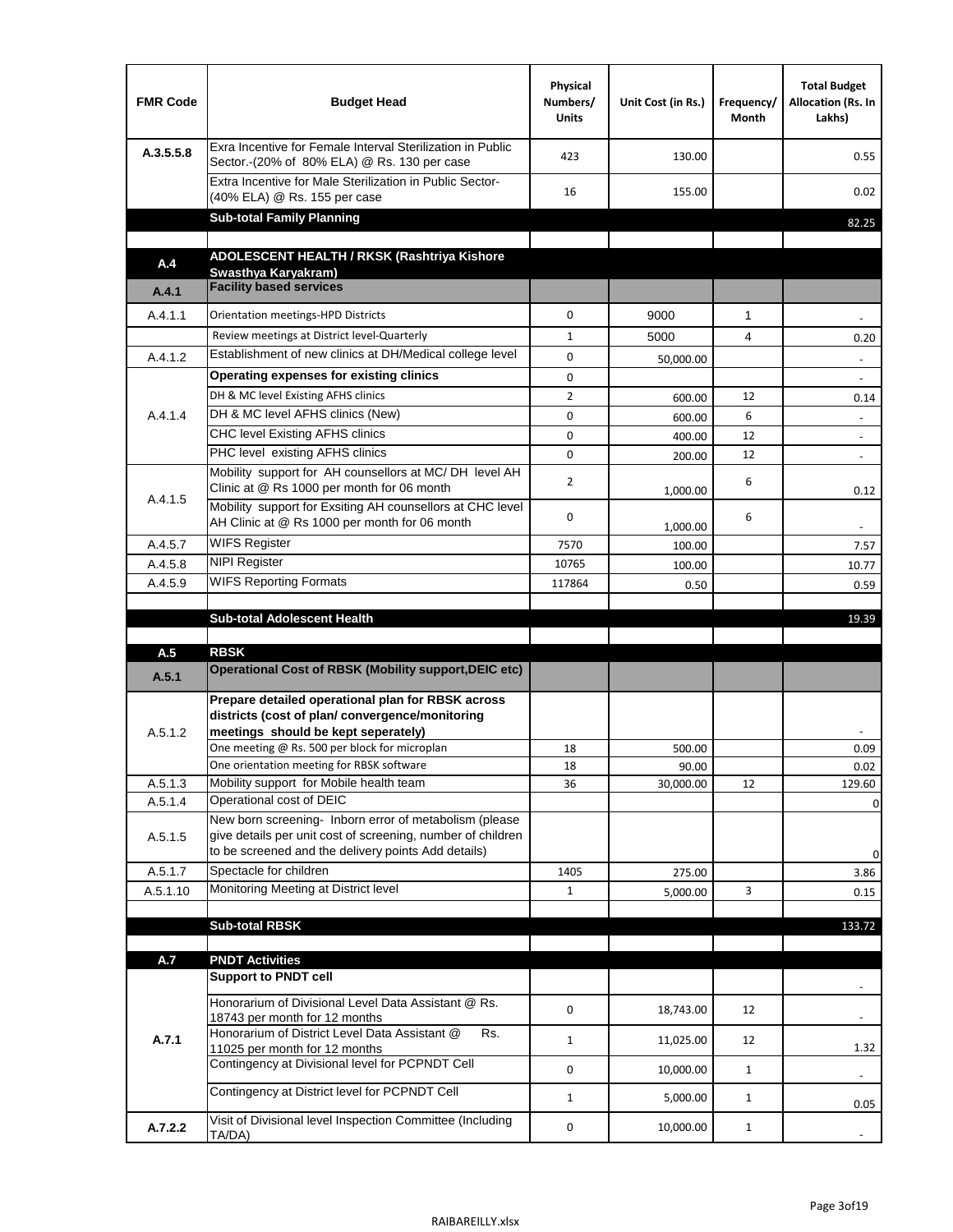| <b>FMR Code</b>          | <b>Budget Head</b>                                                                                                                              | Physical<br>Numbers/<br><b>Units</b> | Unit Cost (in Rs.)     | Frequency/<br><b>Month</b> | <b>Total Budget</b><br><b>Allocation (Rs. In</b><br>Lakhs) |
|--------------------------|-------------------------------------------------------------------------------------------------------------------------------------------------|--------------------------------------|------------------------|----------------------------|------------------------------------------------------------|
| A.7.2.5                  | Orientation of Member of District advisory Committee at<br><b>Divisional Level</b>                                                              | $\Omega$                             | 200,000.00             | $\mathbf{1}$               | $\qquad \qquad \blacksquare$                               |
| A.7.2.9                  | Capacity building of DGCS, CJM, District officers, Nodal<br>Officers, Ultrasound Owners, ASHA and AWWs<br>workshop at Districts and Block level |                                      |                        |                            |                                                            |
|                          | <b>District level</b>                                                                                                                           | $\mathbf{1}$                         | 10,000.00              | 1                          | 0.10                                                       |
|                          | <b>Block level</b>                                                                                                                              | 18                                   | 5,000.00               | $\mathbf{1}$               | 0.90                                                       |
|                          | <b>Sub-total PNDT activities</b>                                                                                                                |                                      |                        |                            | 2.37                                                       |
|                          |                                                                                                                                                 |                                      |                        |                            |                                                            |
| A.8                      | <b>Human Resources</b>                                                                                                                          |                                      |                        |                            |                                                            |
| A.8.1                    | <b>Contractual Staff &amp; Services</b>                                                                                                         |                                      |                        |                            |                                                            |
| A.8.1.1<br>A.8.1.1.1     | <b>ANMs, Supervisory Nurses, LHVs</b><br><b>ANMs</b>                                                                                            |                                      |                        |                            |                                                            |
|                          | Honorarium of ANMs (New)                                                                                                                        | 0                                    |                        | 6                          | $\blacksquare$                                             |
| A.8.1.1.1.a              | Honorarium of ANMs (Existing)                                                                                                                   | $\overline{2}$                       | 11,550.00<br>11,550.00 | 12                         | 2.77                                                       |
|                          | Honorarium of ANMs (New)                                                                                                                        | 16                                   | 11,550.00              | 6                          | 11.09                                                      |
| A.8.1.1.1.f              | Honorarium of ANMs (Existing)                                                                                                                   | 55                                   | 11,550.00              | 12                         | 76.23                                                      |
| A.8.1.1.2                | <b>Staff Nurses</b>                                                                                                                             |                                      |                        |                            |                                                            |
| A.8.1.1.2.a              | <b>DH</b>                                                                                                                                       |                                      |                        |                            | $\blacksquare$                                             |
|                          | Honorarium of SNs (New)                                                                                                                         | 0                                    | 19,060.00              | 6                          |                                                            |
| A.8.1.1.2.b              | Honorarium of SNs (Existing)                                                                                                                    | 71                                   | 19.060.00              | 12                         | 162.39                                                     |
|                          | <b>Staff Nurse-NRC</b>                                                                                                                          |                                      |                        |                            | $\overline{\phantom{a}}$                                   |
|                          | Old, SNs @19060/Month for 12 months                                                                                                             | 4                                    | 19,060.00              | 12                         | 9.15                                                       |
|                          | New, SNs @18150 per Month                                                                                                                       | 0                                    | 18,150.00              | 6                          |                                                            |
|                          | <b>Staff Nurse-SNCU</b>                                                                                                                         |                                      |                        |                            |                                                            |
| A.8.1.1.2.f              | Exiting Staff Nurse Honorarium @ Rs.19060/- p.m. for 12<br>months                                                                               | $\Omega$                             | 19,060.00              | 12                         | -                                                          |
|                          | New Staff Nurse Honorarium @ Rs.18150/- p.m. for 6 months                                                                                       | 8                                    | 18,150.00              | 6                          | 8.71                                                       |
|                          | <b>Staff Nurse-NBSU</b>                                                                                                                         |                                      |                        |                            |                                                            |
|                          | Staff Nurse Honorarium @ Rs.18150/- p.m. (For 6 Months)                                                                                         | 3                                    | 18,150.00              | 12                         | 6.53                                                       |
| A.8.1.1.2.g              | Human Resource Pediatric Intencive Care unit (PICU)                                                                                             |                                      |                        |                            |                                                            |
|                          | Staff Nurses Honorarium @ Rs. 18,150 per months for 12<br>months                                                                                | 0                                    | 18,150.00              | 12                         |                                                            |
| A.8.1.2.1                | <b>Laboratory Technicians</b>                                                                                                                   |                                      |                        |                            |                                                            |
| A.8.1.2.1.a              | Honorarium of Laboratory Technician                                                                                                             |                                      |                        |                            | 6.89                                                       |
| A.8.1.3                  | <b>Specialists</b>                                                                                                                              |                                      |                        |                            |                                                            |
| A.8.1.3.1.b              | Honorarium of Contractual Gynaecologists/Surgeons                                                                                               | $\overline{2}$                       | 80,000.00              | 12                         | 19.20                                                      |
| A.8.1.3.3                | Anesthetists                                                                                                                                    |                                      |                        |                            |                                                            |
| A.8.1.3.3.b<br>A.8.1.3.5 | Honorarium of Contractual Anesthetists<br>Specialists for CH (Pediatrician etc) in SNCU, NBSU, NRC                                              | 0                                    | 80,000.00              | 12                         | $\blacksquare$                                             |
|                          | Existing @ 78650/month for 12 Months                                                                                                            | 0                                    | 78,650.00              | 12                         | $\blacksquare$                                             |
| A.8.1.3.5.d              | New Peadiatrician Honorarium @ Rs.71500/- p.m. for 6<br>months                                                                                  | 3                                    | 71,500.00              | 6                          | 12.87                                                      |
| A.8.1.3.7                | Dental surgeons and dentists                                                                                                                    |                                      |                        |                            |                                                            |
| A.8.1.3.7.a              | Honorarium of Dental Surgen                                                                                                                     |                                      |                        |                            | 0.00                                                       |
| A.8.1.5                  | <b>Medical Officers</b>                                                                                                                         |                                      |                        |                            |                                                            |
| A.8.1.5.2                | Honorarium of Medical Officers (New)                                                                                                            | $\overline{2}$                       | 41,580.00              | $\overline{2}$             | 1.66                                                       |
|                          | Honorarium of Medical Officers (Existing)                                                                                                       | 4                                    | 41,580.00              | 12                         | 19.96                                                      |
|                          | MOs for SNCU/ NBSU/NRC etc                                                                                                                      |                                      |                        |                            |                                                            |
| A.8.1.5.6                | Old, MO @41580 per Month                                                                                                                        | $\mathbf{1}$                         | 41,580.00              | 12                         | 4.99                                                       |
|                          | New, Mo@39600 Per Month                                                                                                                         | 0                                    | 39,600.00              | 6                          | $\blacksquare$                                             |
|                          | Human Resource Pediatric Intencive Care unit (PICU)                                                                                             |                                      |                        |                            |                                                            |
|                          | Existing, MO Honorarium @ Rs/41580/ Month for 12 Months                                                                                         | $\mathbf 0$                          | 41,580.00              | 12                         |                                                            |
| A.8.1.5.7                | New, MO Honorarium @ Rs. 39600 / Month for 6 Months                                                                                             | 0                                    | 39,600.00              | 6                          |                                                            |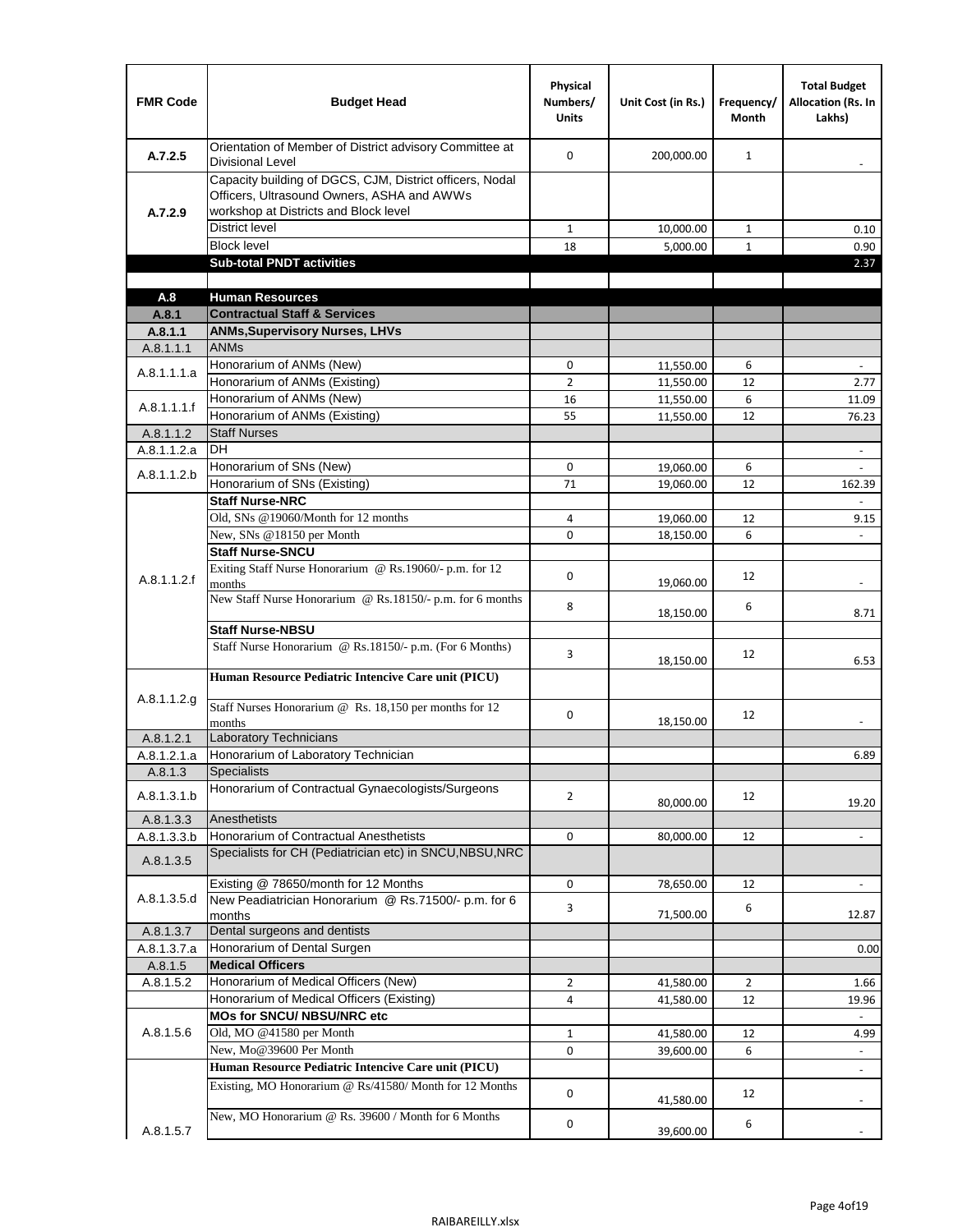| <b>FMR Code</b> | <b>Budget Head</b>                                                                                           | Physical<br>Numbers/<br><b>Units</b> | Unit Cost (in Rs.) | Frequency/<br>Month | <b>Total Budget</b><br>Allocation (Rs. In<br>Lakhs) |
|-----------------|--------------------------------------------------------------------------------------------------------------|--------------------------------------|--------------------|---------------------|-----------------------------------------------------|
|                 | Medical Officer/Training Coordinator, Honorarium at                                                          |                                      |                    |                     |                                                     |
|                 | <b>Medical College</b><br>Old, Trg. Coord. @41580/month for 12 Month                                         | 0                                    | 41,580.00          | 12                  |                                                     |
|                 | New, Trg. Coord.@39600/month for 6 Month                                                                     | $\Omega$                             | 39,600.00          | 6                   |                                                     |
| A.8.1.7.2       | Honorarium of X-Ray Technician for 12 months                                                                 |                                      |                    |                     | 3.47                                                |
| A.8.1.7.4       | RBSK teams (Exclusive mobile health team & DEIC                                                              |                                      |                    |                     |                                                     |
|                 | Staff)<br><b>MOs- AYUSH/MBBS</b>                                                                             |                                      |                    |                     |                                                     |
|                 | Honoraria Existing MBBS                                                                                      | $\overline{2}$                       | 41,675.00          | 12                  | 10.00                                               |
|                 | Honoraria New MBBS                                                                                           | 0                                    | 37,800.00          | 6                   |                                                     |
| A.8.1.7.4.1     | Honoraria - BDS                                                                                              | 4                                    | 40,516.00          | 12                  | 19.45                                               |
|                 | Honoraria - AYUSH (Existing)                                                                                 | 3                                    | 27,783.00          | 12                  | 10.00                                               |
|                 | Honoraria - AYUSH recruited upto March 16                                                                    | 63                                   | 26,460.00          | 12                  | 200.04                                              |
|                 | Honoraria - AYUSH New                                                                                        | $\mathbf 0$                          | 25,200.00          | 6                   | $\frac{1}{2}$                                       |
|                 | <b>Staff Nurse</b>                                                                                           | $\mathbf 0$                          |                    |                     | $\omega$                                            |
|                 | Honoraria - Staff Nurse                                                                                      | 18                                   | 19,100.00          | 12                  | 41.26                                               |
| A.8.1.7.4.2     | ANM                                                                                                          |                                      |                    |                     |                                                     |
|                 | Honoraria - ANMs (Existing)                                                                                  | 16                                   | 11,576.00          | 12                  | 22.23                                               |
|                 | Honoraria - ANM (Recruited upto March 16)                                                                    | $\mathbf 0$                          | 11,025.00          | 12                  |                                                     |
|                 | Honoraria - ANM (New)<br><b>Paramedical</b>                                                                  | $\overline{2}$                       | 10,500.00          | 6                   | 1.26                                                |
|                 | Honoraria - Paramedical                                                                                      | $\mathbf 0$<br>8                     |                    | 12                  | $\omega$                                            |
|                 | <b>Pharmacists</b>                                                                                           | $\mathbf 0$                          | 13,753.00          |                     | 13.20                                               |
| A.8.1.7.4.3     | Honoraria - Pharmacist (Existing)                                                                            | $\mathbf 0$                          | 14,884.00          | 12                  | $\blacksquare$                                      |
|                 | Honoraria - Pharmacist (Recruited upto March 16)                                                             | 28                                   | 14,175.00          | 12                  | 47.63                                               |
|                 | Honoraria - Pharmacist (New)                                                                                 | $\mathbf 0$                          | 13,500.00          | 6                   | $\omega$                                            |
|                 | Sub Total RBSK mobile teams                                                                                  | $\Omega$                             |                    |                     | $\overline{\phantom{a}}$                            |
| A.8.1.7.5       | <b>Others</b>                                                                                                |                                      |                    |                     |                                                     |
| A.8.1.7.5.1     | Honorarium of RMNCH/FP Counselors @ Rs.10760/- for<br>12 months                                              | 3                                    | 10,760.00          | 12                  | 3.87                                                |
|                 | <b>Adolescent Health counselors</b>                                                                          |                                      |                    |                     | $\blacksquare$                                      |
|                 | AH counselors at DH level (1st & 2nd phase)                                                                  | 2                                    | 13,891.00          | 12                  | 3.33                                                |
| A.8.1.7.5.2     | AH counselors DH level of 3nd phase                                                                          | $\mathbf 0$                          | 13,230.00          | 12                  | $\overline{\phantom{a}}$                            |
|                 | AH counselors at DH/MC level (New)                                                                           | 0                                    | 12,600.00          | 12                  | $\overline{\phantom{a}}$                            |
|                 | AH counsellors at CHC level                                                                                  | $\mathbf 0$                          | 13,230.00          | 6                   | $\omega$                                            |
|                 | <b>Nutriionist</b>                                                                                           | $\mathbf 0$                          |                    |                     | $\overline{\phantom{a}}$                            |
| A.8.1.7.5.4     | Old, Nutrist. @17325 per Month for 12 months                                                                 | $\mathbf{1}$                         | 17,325.00          | 12                  | 2.08                                                |
|                 | New, Nutrist. @16500 per Month for 6 months                                                                  | 0                                    | 16,500.00          | 6                   |                                                     |
|                 | <b>HR for Cold Chain</b>                                                                                     | 0                                    |                    |                     |                                                     |
|                 | Hononarium of Cold Chain Handlers at Division level                                                          | 0                                    | 11,430.00          | 12                  |                                                     |
|                 | Hononarium of Cold Chain Handlers at District level                                                          | 1                                    | 11,430.00          | 12                  | 1.37                                                |
|                 | Hononarium of Technician (Refeigator Machenic) at                                                            | 0                                    | 19,060.00          | 12                  |                                                     |
|                 | <b>Division level</b>                                                                                        |                                      |                    |                     |                                                     |
| A.8.1.7.7       | Technician (Refeigator Machenic) at District level<br>Honararium of Vaccince Strore Keeper at Division level | 0                                    | 19,060.00          | 12                  | $\overline{\phantom{a}}$                            |
|                 |                                                                                                              | 0                                    | 25,410.00          | 12                  | $\overline{\phantom{a}}$                            |
|                 | Honararium of Vaccince Van Driver at Division level                                                          | 0                                    | 19,060.00          | 12                  | $\blacksquare$                                      |
|                 | <b>HR for Blood Bank Storage/Unit</b>                                                                        |                                      |                    |                     |                                                     |
|                 | Man Power Support at 89 Blood Banks                                                                          |                                      |                    |                     | 26.00                                               |
|                 | Man Power Support at 118 Blood Storage Centre                                                                |                                      |                    |                     | 4.80                                                |
|                 | Manpower support of 18 BCTV                                                                                  |                                      |                    |                     | 0.00                                                |
| A.8.1.7.8       | Staff for Training Institutes/ SIHFW/ Nursing Training                                                       |                                      |                    |                     | 0                                                   |
|                 | Incentive/ Awards etc. to SN, ANMs etc.                                                                      |                                      |                    |                     |                                                     |
|                 | SBA Trained ANMs at L1 SCs from 6th delivery every month                                                     | 0                                    | 300.00             |                     | $\overline{\phantom{a}}$                            |
|                 | SBA Trained ANMs/SNs at APHCs/PHCs starting from 16th                                                        | 0                                    |                    |                     |                                                     |
| A.8.1.8         | Delivery every month<br>SBA Trained ANMs/SNs at Non FRU CHCs/BPHCs starting from                             |                                      | 300.00             |                     |                                                     |
|                 | 51st Delivery every month                                                                                    | 0                                    | 300.00             |                     |                                                     |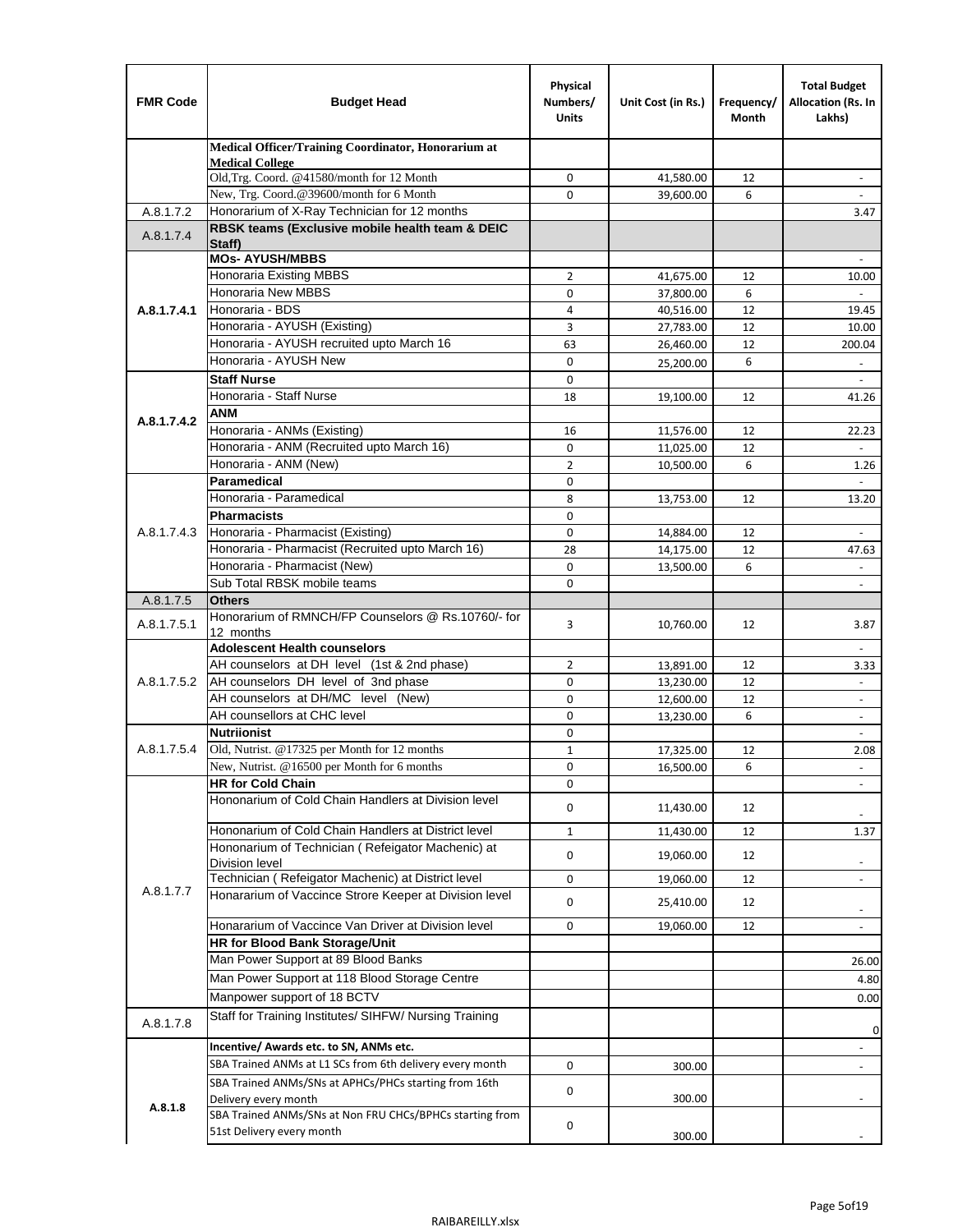| <b>FMR Code</b> | <b>Budget Head</b>                                                                                       | Physical<br>Numbers/<br><b>Units</b> | Unit Cost (in Rs.) | Frequency/<br>Month | <b>Total Budget</b><br>Allocation (Rs. In<br>Lakhs) |
|-----------------|----------------------------------------------------------------------------------------------------------|--------------------------------------|--------------------|---------------------|-----------------------------------------------------|
|                 | Incentives for EMOC teams at below District level starting from<br>6th CS every month @Rs 3000/CS        | 0                                    | 3,000.00           |                     |                                                     |
| A.8.1.9         | Honorarium of Data Entry Operator at DH                                                                  |                                      |                    |                     | 0.92                                                |
| A.8.1.10        | <b>Other Incentives Schemes (Pl.Specify)</b>                                                             |                                      |                    |                     |                                                     |
| A.8.1.10.1      | Fixed difficult area Incentive                                                                           | 0                                    |                    |                     |                                                     |
| A.8.1.10.2      | FRU Operationalization for Gynae & anaesthetist<br>specialist on call from govt sector for NHPDs & HPDs  | 80                                   | 3,000.00           |                     | 2.40                                                |
| A.8.1.10.3      | FRU Operationalization Gynaecologists specialist on call<br>for NHPDs & HPDs                             | 40                                   | 4,500.00           |                     | 1.80                                                |
| A.8.1.10.4      | FRU Operationalization anaesthetist specialist on call for<br>NHPDs & HPDs                               | 80                                   | 3,000.00           |                     | 2.40                                                |
| A.8.1.10.5      | Performance based Incentives to RMNCH+A Counsellors<br>in Family Planning @ Rs.50/ client                | 200                                  | 50.00              |                     | 0.10                                                |
| A.8.1.11        | <b>Support Staff for Health Facilities</b>                                                               |                                      |                    |                     |                                                     |
|                 | <b>HR-NRC</b>                                                                                            |                                      |                    |                     | $\overline{\phantom{m}}$                            |
|                 | Cook                                                                                                     |                                      |                    |                     |                                                     |
|                 | Old, Cook @7500 per Month for 12 months                                                                  | 1                                    | 7,500.00           | 12                  | 0.90                                                |
|                 | New, Cook @7500 per Month for 6 months<br><b>Care Taker</b>                                              | 0                                    | 7,500.00           | 6                   | $\overline{\phantom{a}}$                            |
|                 | Old, Caretaker @6400 per Month for 12 months                                                             | $\mathbf{1}$                         | 6,400.00           | 12                  | 0.77                                                |
|                 | New, Caretaker @6400 per Month for 6 months                                                              | $\Omega$                             | 6,400.00           | 6                   |                                                     |
|                 | <b>Cleaner</b>                                                                                           |                                      |                    |                     |                                                     |
|                 | Old, Cleaner @6400 per Month for 12 months                                                               | 1                                    | 6,400.00           | 12                  | 0.77                                                |
|                 | New, Cleaner @6400 per Month for 6 months                                                                | 0                                    | 6,400.00           | 6                   |                                                     |
|                 | <b>HR-SNCU</b>                                                                                           |                                      |                    |                     |                                                     |
| A.8.1.11.f      | Cleaner/ Ward Ayah/Security Guard                                                                        |                                      |                    |                     |                                                     |
|                 | Existing CL/WA Honorarium @ Rs. 6400/monty for 12<br>months                                              | 0                                    | 6,400.00           | 12                  |                                                     |
|                 | New CL/WA/SG Honorarium @ Rs. 6400/month for 6<br>month                                                  | 9                                    | 6,400.00           | 6                   | 3.46                                                |
|                 | <b>Data Entry Oprator</b><br>old DEO Honorarium @ Rs.12000/- p.m. for 12 months                          | $\mathbf 0$                          |                    | 12                  |                                                     |
|                 |                                                                                                          |                                      | 12,000.00          |                     |                                                     |
|                 | New DEO Honorarium @ Rs.12000/- p.m. for 6 months<br>Human Resource Pediatric Intencive Care unit (PICU) | $\mathbf{1}$                         | 12,000.00          | 6                   | 0.72                                                |
|                 |                                                                                                          |                                      |                    |                     |                                                     |
|                 | Ward Aaya/Sweeper Honorarium @ Rs. 6400/Month for 6<br>months                                            | 0                                    | 6,400.00           | 6                   |                                                     |
|                 | Sub-total HR                                                                                             |                                      |                    |                     | 766.66                                              |
|                 |                                                                                                          |                                      |                    |                     |                                                     |
| A.9             | <b>TRAINING</b>                                                                                          |                                      |                    |                     |                                                     |
| A.9.1           | Skill lab                                                                                                |                                      |                    |                     |                                                     |
| A.9.1.3         | Training Motivation and follow up visit                                                                  |                                      |                    |                     | 0                                                   |
| A.9.3           | <b>Maternal Health Training</b>                                                                          |                                      |                    |                     | $\overline{\phantom{a}}$                            |
| A.9.3.1.4       | Training of ANMs / LHVs in SBA                                                                           |                                      |                    |                     | $\frac{1}{2}$                                       |
| A.9.3.7         | Other maternal health training (please specify)                                                          |                                      |                    |                     | $\overline{\phantom{a}}$                            |
| A.9.3.7.1       | MDR training of District and Block level officials                                                       | 3                                    | 22,950.00          |                     | 0.69                                                |
| A.9.3.7.5       | ANM Training on new ANC guidelines and HRPs<br>District level                                            | 4                                    | 29,300.00          |                     | ä,                                                  |
|                 | <b>Block Level</b>                                                                                       | 18                                   | 31,050.00          |                     | 1.17<br>5.59                                        |
| A.9.10          | <b>Training (Nursing)</b>                                                                                |                                      |                    |                     | $\overline{\phantom{a}}$                            |
| A.9.10.1        | Strengthening of Existing Training Institutions/Nursing School<br>excluding infrastructure and HR.       | 0                                    | 4,300,000.00       |                     |                                                     |
|                 | New Training Institutions/School                                                                         | 1                                    |                    |                     | 1.52                                                |
| A.9.10.2        | <b>National Dewarming Day</b>                                                                            |                                      | 152,000.00         |                     |                                                     |
| A.9.11.3        | Orientaion meeting-District level                                                                        | 1                                    | 5000               | $\overline{2}$      | 0.10                                                |
|                 | Orientaion meeting-Block level                                                                           | 18                                   | 7500               | $\overline{2}$      | 2.70                                                |
| A.9.12          | <b>RBSK training</b>                                                                                     |                                      |                    |                     | $\overline{\phantom{a}}$                            |
| A.9.12.1        | RBSK Training -Training of Mobile health team -<br>technical and managerial (5 days)                     |                                      |                    |                     | 0                                                   |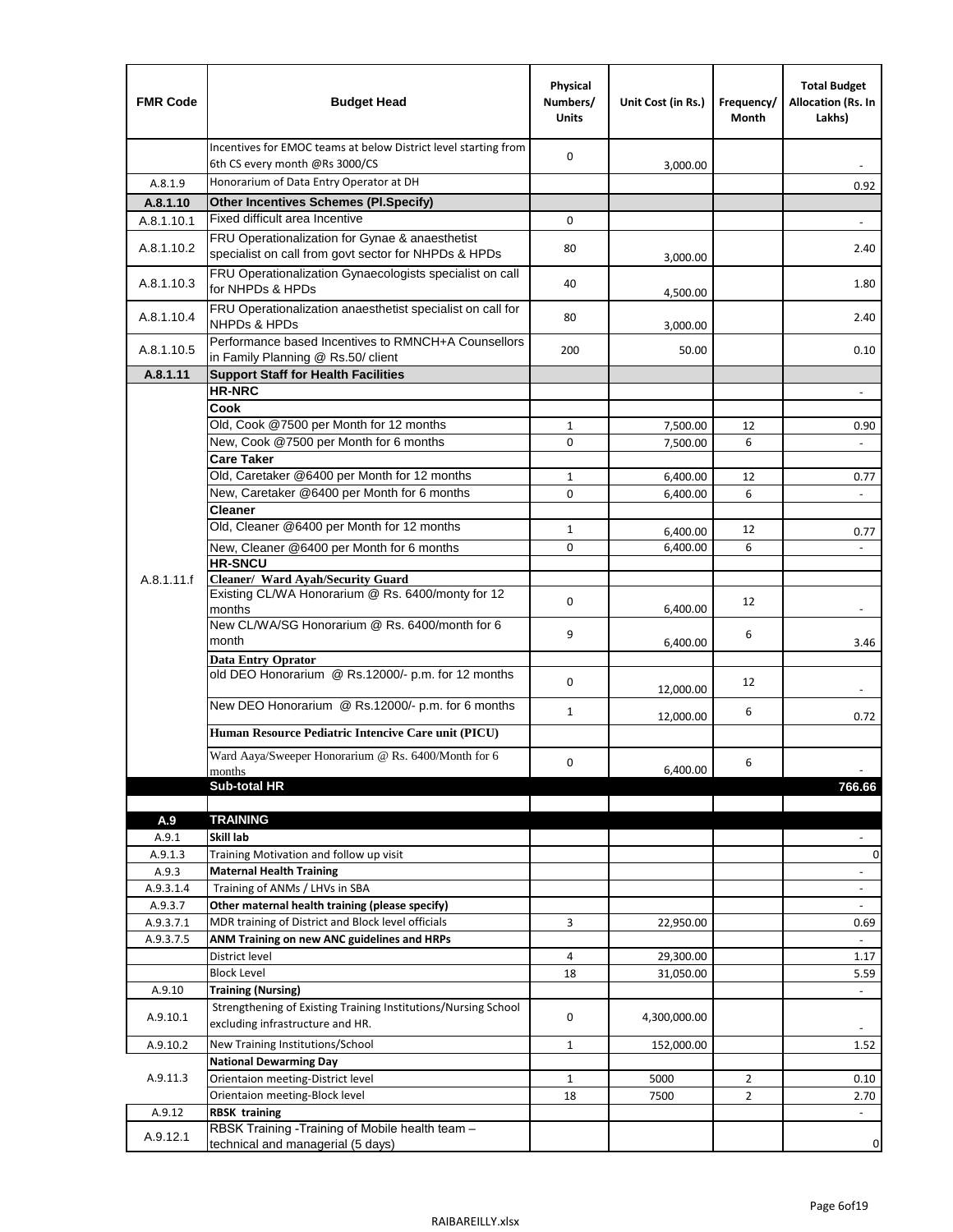| <b>FMR Code</b>    | <b>Budget Head</b>                                                                                     | Physical<br>Numbers/<br><b>Units</b> | Unit Cost (in Rs.) | Frequency/<br><b>Month</b> | <b>Total Budget</b><br>Allocation (Rs. In<br>Lakhs) |
|--------------------|--------------------------------------------------------------------------------------------------------|--------------------------------------|--------------------|----------------------------|-----------------------------------------------------|
|                    |                                                                                                        |                                      |                    |                            |                                                     |
|                    | <b>Sub-total Training</b>                                                                              |                                      |                    |                            | 11.77                                               |
| A.10               | <b>PROGRAMME MANAGEMENT</b>                                                                            |                                      |                    |                            |                                                     |
| A.10.2             | Contractual Staff for DPMSU recruited and in position                                                  |                                      |                    |                            |                                                     |
| A.10.2.1           | District Programme Manager                                                                             | $\mathbf{1}$                         | 39,690.00          | 12                         | 4.76                                                |
| A.10.2.2           | District Accounts Manager                                                                              | 1                                    | 32,303.00          | 12                         | 3.88                                                |
| A.10.2.3           | District Data Manager                                                                                  | $\mathbf{1}$                         | 22,050.00          | 12                         | 2.65                                                |
| A.10.2.4           | Consultants/ Programme Officers (Kindly Specify)                                                       | $\mathbf 0$                          |                    |                            |                                                     |
|                    | Honorarium of RKSK Coordinator                                                                         | 0                                    | 25,000.00          | 9                          | $\overline{\phantom{a}}$                            |
| A.10.2.5           | Accountants                                                                                            | 0                                    |                    |                            |                                                     |
| A.10.2.6           | Data Entry Operators                                                                                   | 0                                    |                    |                            | $\overline{\phantom{a}}$                            |
| A.10.2.7           | Support Staff (Kindly Specify)                                                                         | $\mathbf{1}$                         | 8,269.00           | 12                         | 0.99                                                |
| A.10.2.8.1         | Operational Cost for DPMU unit                                                                         | $\mathbf{1}$                         | 89,250.00          | 12                         | 10.71                                               |
| A.10.2.8.5         | <b>DEIC Managers</b>                                                                                   | $\mathbf 0$                          | 33,000.00          | 10                         |                                                     |
| A.10.3             | <b>Strengthening of Block PMU</b>                                                                      |                                      |                    |                            |                                                     |
| A.10.3.1           | <b>Block Programme Manager</b>                                                                         |                                      |                    |                            | 52.39                                               |
| A.10.3.2           | <b>Block Accounts Manager</b>                                                                          |                                      | 12,128.00          | 12                         | 24.74                                               |
| A.10.3.7.1         | Operational Cost for BPMU unit<br><b>Concurrent Audit system</b>                                       | 18                                   | 15,000.00          | 12                         | 32.40                                               |
| A.10.6             | Monthly Concurrent Audit                                                                               | $\mathbf{1}$                         | 4,500.00           | 12                         | 0.54                                                |
|                    | <b>Block Spesific Work</b>                                                                             | 18                                   | 500.00             | 12                         | 1.08                                                |
| A.10.7             | <b>Mobility Support, Field Visits</b>                                                                  |                                      |                    |                            |                                                     |
| A.10.7.2           | <b>DPMU/District</b>                                                                                   | $\overline{2}$                       | 30,000.00          | 12                         | 7.20                                                |
| A.10.7.3           | <b>BPMU/Block</b>                                                                                      | 18                                   | 30,000.00          | 12                         | 64.80                                               |
| A.10.8.1           | Vehicles for Divisional / AD office                                                                    | 0                                    | 30,000.00          | 12                         |                                                     |
|                    | <b>Sub-total Programme Management</b>                                                                  |                                      |                    |                            | 206.14                                              |
|                    |                                                                                                        |                                      |                    |                            |                                                     |
|                    | Total of RMNCH+A                                                                                       |                                      |                    |                            | 2,747.66                                            |
|                    |                                                                                                        |                                      |                    |                            |                                                     |
| в                  | Additionalities under NRHM (Mission Flexible Pool)                                                     |                                      |                    |                            |                                                     |
| <b>B1</b>          | <b>ASHA</b>                                                                                            |                                      |                    |                            |                                                     |
| B1.1.1.3           | <b>Supplementary training for ASHAs</b>                                                                |                                      |                    |                            |                                                     |
|                    | TOT of ASHA Trainer- I round (at RHFWTC)                                                               |                                      |                    |                            |                                                     |
| B1.1.1.3.1         | Batch cost+Equipment+Module+ Monitoring Visit                                                          |                                      |                    |                            |                                                     |
| B1.1.1.3.2         | TOT of ASHA Trainers -II Round (at RHFWTC)                                                             |                                      |                    |                            |                                                     |
| B1.1.1.4           | Post training support and supervision                                                                  |                                      |                    |                            | $\sim$                                              |
|                    | Supervision costs by ASHA facilitators<br>(12 months)                                                  |                                      |                    |                            | 74.40                                               |
| B1.1.1.4.1         | Supervision costs by ASHA facilitators<br>(6 months)                                                   |                                      |                    |                            |                                                     |
|                    |                                                                                                        |                                      |                    |                            |                                                     |
| B1.1.1.4.2         | Monthly review Meeting of ASHA Sangini with BCPM<br>Performance Incentive/Other Incentive to ASHAs (if |                                      |                    |                            | 2.23                                                |
| B <sub>1.1.3</sub> | any)                                                                                                   |                                      |                    |                            |                                                     |
| B1.1.3.1           | <b>ASHA incentives under Maternal Health</b>                                                           |                                      |                    |                            |                                                     |
| B1.1.3.1.2         | Maternal Death Audit Information                                                                       | 208                                  | 200.00             |                            | 0.42                                                |
| B1.1.3.2           | Incentive to ASHA under Child Health                                                                   |                                      |                    |                            | ÷.                                                  |
| B1.1.3.2.1         | Incentive for Home Based Newborn Care programme                                                        | 63972                                | 250.00             |                            | 159.93                                              |
| B1.1.3.2.4         | Incentive for referral of SAM cases to NRC @ Rs.50/Case                                                | 240                                  | 50.00              |                            | 0.12                                                |
| B1.1.3.2.5         | Incentive for follow up of discharge of SAM children from<br>NRCs @ Rs. 100/ for 4 Follow up           | 240                                  | 100.00             |                            | 0.24                                                |
| B1.1.3.3           | ASHA Incentives under family planning (ESB/ PPIUCD/<br>Others)                                         |                                      |                    |                            |                                                     |
| B1.1.3.3.1         | ASHA PPIUCD incentive for accompanying the client for<br>PPIUCD insertion                              | 5000                                 | 150.00             |                            | 7.50                                                |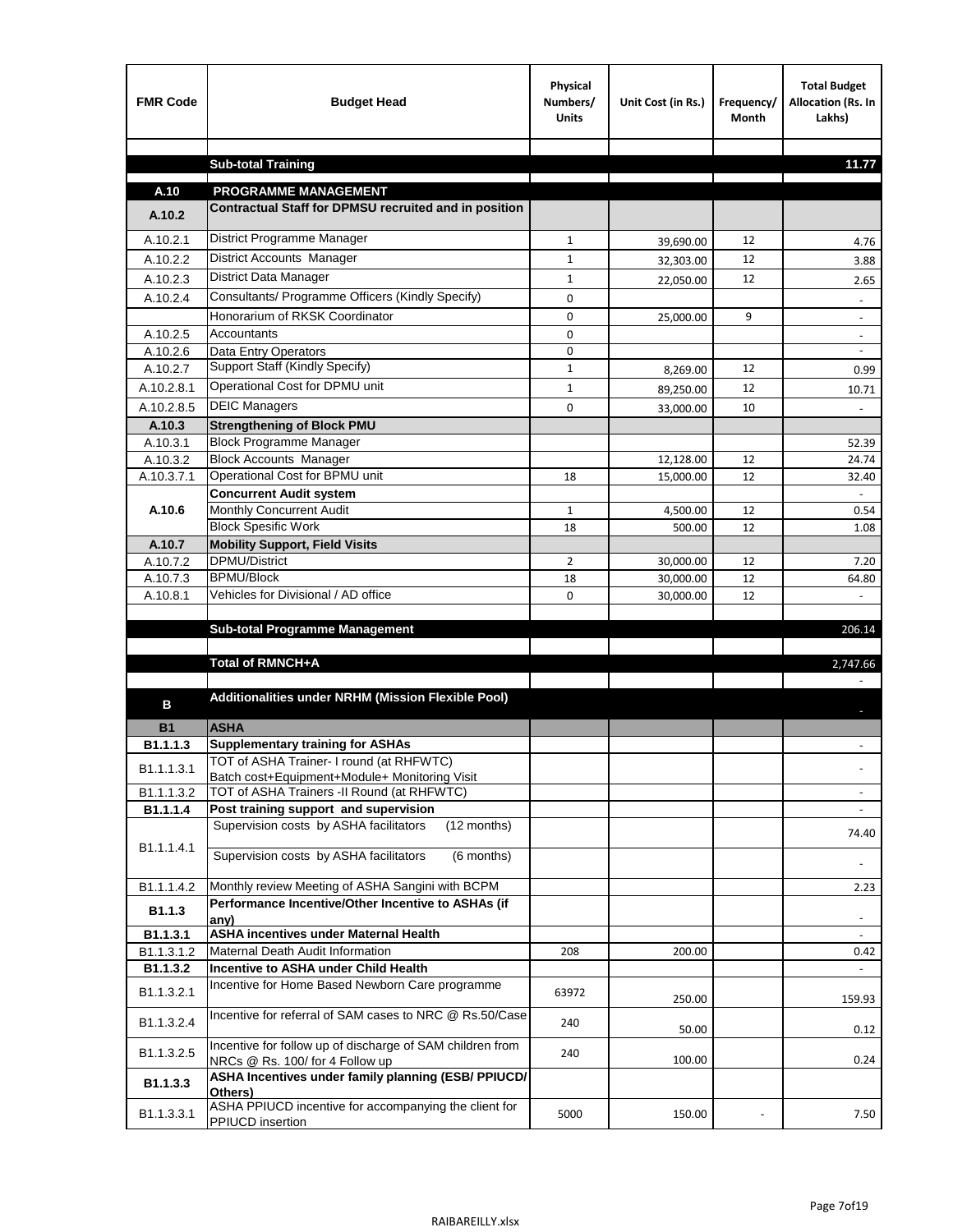| <b>FMR Code</b>         | <b>Budget Head</b>                                                                                                                                                   | Physical<br>Numbers/<br><b>Units</b> | Unit Cost (in Rs.) | Frequency/<br><b>Month</b> | <b>Total Budget</b><br>Allocation (Rs. In<br>Lakhs) |
|-------------------------|----------------------------------------------------------------------------------------------------------------------------------------------------------------------|--------------------------------------|--------------------|----------------------------|-----------------------------------------------------|
|                         | ASHA incentive under ESB scheme for promoting<br>spacing of births @ 500/- per ASHA/client                                                                           | 500                                  | 500.00             |                            | 2.50                                                |
| B <sub>1.1</sub> .3.3.2 | Spacing for 2 years after marriage @ 500/- per<br>ASHA/client                                                                                                        | 550                                  | 500.00             |                            | 2.75                                                |
| B1.1.3.3.3              | ASHA Incentive under ESB scheme for promoting<br>adoption of limiting method upto two children @ Rs. 1000<br>per client                                              | 740                                  | 1,000.00           |                            | 7.40                                                |
| B <sub>1.1</sub> .3.6   | <b>ASHA Incentives (other)</b>                                                                                                                                       |                                      |                    |                            |                                                     |
| B <sub>1.1</sub> .3.5.3 | ASHA incentive for NDD for 2 round                                                                                                                                   | 2305                                 | 100.00             | $\overline{2}$             | 4.61                                                |
| B <sub>1.1</sub> .3.6.1 | Amount to be released for 12 months for Routine<br>activities (4 month incentive for ASHAs those are yet to<br>be placed)                                            |                                      |                    |                            | 262.28                                              |
| B1.1.3.6.4              | Incentive to ASHA Facilitator (12 Months)                                                                                                                            |                                      |                    |                            | 4.46                                                |
| B <sub>1.1</sub> .3.6.5 | Reimbursement of travel expenses for accompanying a<br>woman to facility for surgical abortion (MVA/EVA) @<br>Rs.150/-per case                                       | 60                                   | 150.00             |                            | 0.09                                                |
| B <sub>1.1</sub> .3.6.6 | Reimbursement of travel expenses for accompanying a<br>woman to facility for medical abortion (MMA) @ Rs.225/-<br>per case                                           | 60                                   | 225.00             |                            | 0.14                                                |
| B1.1.3.6.9              | ASHA Torch (NO. of ASHA +AF) @ Rs. 262.20                                                                                                                            |                                      |                    |                            | 6.37                                                |
| B1.1.3.7                | Other (support provisions to ASHA such as uniform,<br>diary, ASHA Ghar etc)                                                                                          |                                      |                    |                            |                                                     |
| B <sub>1.1</sub> .3.7.2 | ASHA Payment Voucher, Payment Register and VHIR<br>1.@ Rs. 25/ASHA, 2.@Rs.50/AF, 3.@Rs.150/block for<br>ASHa master payment register,<br>4.@Rs.174.5/ASHA/B1.1.3.7.2 |                                      |                    |                            | 4.69                                                |
| B <sub>1.1</sub> .3.7.4 | ASHA SAREE (TA/DA for Attending monthly meeting) No.<br>of ASHA+AF @ Rs.450                                                                                          |                                      |                    |                            | 10.93                                               |
| B <sub>1.1</sub> .5.1   | Honorarium of Regional Coordinator                                                                                                                                   |                                      |                    |                            |                                                     |
| B1.1.5.2                | Honararium of District Community Process Manager                                                                                                                     | $\mathbf{1}$                         | 32,303.00          | 12                         | 3.88                                                |
| B1.1.5.3                | Honararium of Block Community Process Manager                                                                                                                        | 18                                   | 12,000.00          | 12                         | 25.92                                               |
|                         | Mobility cost for ARC/AMG                                                                                                                                            |                                      |                    |                            |                                                     |
| B <sub>1.1.5.4</sub>    | AMG cost                                                                                                                                                             | $\mathbf{1}$                         | 10,000.00          | $\mathbf{1}$               | 0.10                                                |
|                         | Quarterly BCPM meeting at Divisional Head Quarter @<br>rs. 500/BCPM/qtr.                                                                                             |                                      |                    |                            |                                                     |
|                         | <b>Sub Total of ASHA</b>                                                                                                                                             |                                      |                    |                            |                                                     |
|                         |                                                                                                                                                                      |                                      |                    |                            | 580.95018                                           |
| B.2                     | <b>Untied Fund</b>                                                                                                                                                   |                                      |                    |                            |                                                     |
| B <sub>2.3</sub>        | <b>CHCs</b>                                                                                                                                                          |                                      |                    |                            | 39.77                                               |
| B <sub>2.4</sub>        | <b>PHCs</b>                                                                                                                                                          |                                      |                    |                            | 41.73                                               |
|                         | <b>Sub Total of Untied Fund</b>                                                                                                                                      |                                      |                    |                            | 81.502                                              |
| <b>B9</b>               | <b>Mainstreaming of AYUSH</b>                                                                                                                                        |                                      |                    |                            |                                                     |
| <b>B.9.1</b>            | Medical Officers at CHCs/ PHCs (Only AYUSH)                                                                                                                          |                                      |                    |                            |                                                     |
| B.9.1.1                 | DH                                                                                                                                                                   | 4                                    | 29,106.00          | 12                         | 13.97                                               |
| B.9.1.2                 | <b>FRUs</b>                                                                                                                                                          | 5                                    | 29,106.00          | 12                         | 17.46                                               |
| B.9.1.3                 | Non FRU SDH/ CHC                                                                                                                                                     | 16                                   | 29,106.00          | 12                         | 55.88                                               |
| B.9.1.4                 | 24 X 7 PHC                                                                                                                                                           | 13                                   | 29,106.00          | 12                         | 45.41                                               |
| B.9.1.5                 | Non-24 X 7 PHCs/ APHCs<br>Other Staff Nurses and Supervisory Nurses/ AYUSH                                                                                           | 0                                    | 29,106.00          | 12                         |                                                     |
| B.9.2                   | pharmacists (Only AYUSH)                                                                                                                                             |                                      |                    |                            |                                                     |
| B.9.2.1                 | DH                                                                                                                                                                   | $\overline{2}$                       | 10,914.75          | 12                         | 2.62                                                |
| B.9.2.2                 | <b>FRUs</b>                                                                                                                                                          | $\mathbf{1}$                         | 10,914.75          | 12                         | 1.31                                                |
| B.9.2.3                 | Non FRU SDH/ CHC                                                                                                                                                     | 3                                    | 10,914.75          | 12                         | 3.93                                                |
| B.9.2.4                 | 24 X 7 PHC                                                                                                                                                           | $\overline{2}$                       | 10,914.75          | 12                         | 2.62                                                |
| B.9.2.5                 | Non-24 X 7 PHCs                                                                                                                                                      | 0                                    | 10,914.75          | 12                         | $\overline{\phantom{a}}$                            |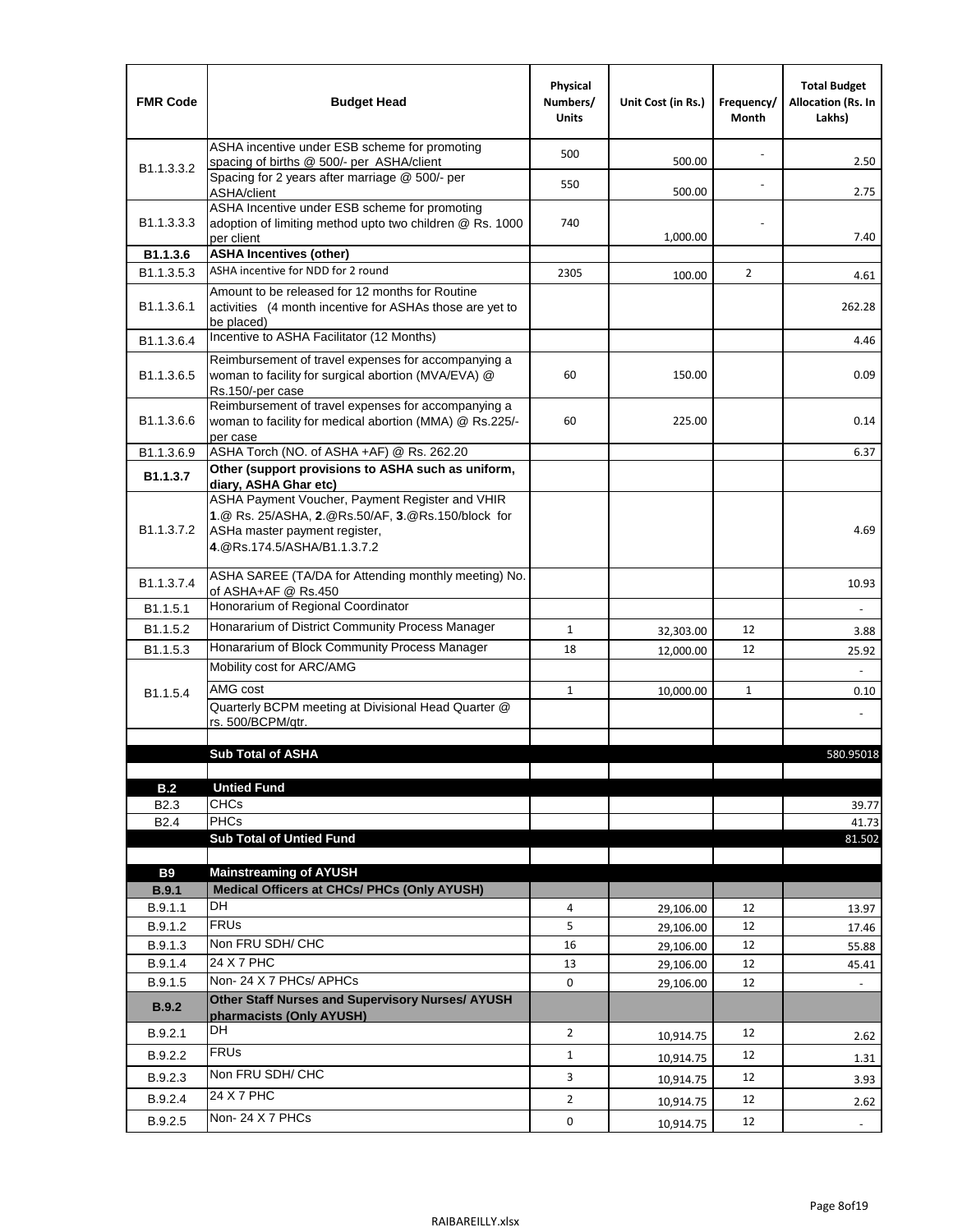| <b>FMR Code</b> | <b>Budget Head</b>                                                                              | Physical<br>Numbers/<br><b>Units</b> | Unit Cost (in Rs.) | Frequency/<br>Month | <b>Total Budget</b><br>Allocation (Rs. In<br>Lakhs) |
|-----------------|-------------------------------------------------------------------------------------------------|--------------------------------------|--------------------|---------------------|-----------------------------------------------------|
|                 | Panchkarma Unit Lokbabdhu Rajnarayna Joint<br><b>Hospital, Lucknow</b>                          |                                      |                    |                     |                                                     |
| B.9.2.6         | Honararium of Panchkarma Technician (1Male and 1<br>Female)                                     | 0                                    | 10,000.00          | 12                  |                                                     |
|                 | Honorarium of Panchkarma Attendent                                                              | $\mathbf 0$                          | 8,000.00           | 12                  |                                                     |
|                 | Lumpsum amount for Sweeper (Safai Karmi)                                                        |                                      |                    |                     | 0                                                   |
| <b>B9.3</b>     | <b>Other Activities (Excluding HR)</b>                                                          |                                      |                    |                     |                                                     |
| B9.3.1          | Contingency AYUSH wings                                                                         | $\mathbf{1}$                         | 20,000.00          |                     | 0.20                                                |
| B9.3.3          | Establishment of Panchkarma Unit                                                                |                                      |                    |                     | $\mathbf 0$                                         |
| B9.3.4          | Construction of AYUSH Wing                                                                      | 0                                    | 3,000,000.00       |                     |                                                     |
|                 |                                                                                                 |                                      |                    |                     |                                                     |
|                 | Sub Total of Mainstreaming of AYUSH                                                             |                                      |                    |                     | 143.40                                              |
|                 | <b>IEC-BCC NRHM</b>                                                                             |                                      |                    |                     |                                                     |
| <b>B10</b>      | <b>Girls Child Day</b>                                                                          |                                      |                    |                     |                                                     |
| B.10.3.5        | <b>Division level</b>                                                                           | 0                                    | 50,000.00          | 1                   |                                                     |
|                 | <b>Block level</b>                                                                              | 18                                   | 10,000.00          | $\mathbf{1}$        | 1.80                                                |
| <b>B.10.7</b>   | Priniting activities (please specify)                                                           |                                      |                    |                     |                                                     |
| B.10.7.1        | SM booklet @Rs 20.00 for all ANCs<br>MCP card @ Rs 10 for all ANCs                              | 67173<br>67173                       | 20.00<br>10.00     |                     | 13.43<br>6.72                                       |
| <b>B.10.7.4</b> | <b>Other printing</b>                                                                           |                                      |                    |                     |                                                     |
| B.10.7.4.1      | <b>IEC-BCC Material for NDD</b>                                                                 |                                      |                    |                     |                                                     |
|                 | IEC material, poster, banner @ Rs. 14000 per block for 2<br>round                               | 18                                   | 14000              | $\overline{2}$      | 5.04                                                |
|                 | Teaching and community hand bills/pumphlets and check<br>list @ Rs. 14000 per block for 2 round | 18                                   | 14000              | $\overline{2}$      | 5.04                                                |
|                 | 5 Fipchart per block @ Rs. 200 per Flip chart( one time)                                        | 90                                   | 200                | 1                   | 0.18                                                |
|                 | AWW and Teacher hand out @ Rs. 7 each for 2 round                                               | 5427                                 | $\overline{7}$     | 2                   | 0.76                                                |
|                 | ASHA hand out @ Rs. 2 each for 2 round                                                          | 2305                                 | $\overline{2}$     | $\overline{2}$      | 0.09                                                |
|                 | <b>AFHC cards</b><br>For DH & MC level Existing AFHS clinics                                    | $\overline{2}$                       |                    | 2000                | 0.02                                                |
| B.10.7.4.2      | For CHC level Existing AFHS clinics                                                             | 0                                    | 0.50<br>0.50       | 2000                | $\overline{\phantom{a}}$                            |
|                 | For PHC level existing AFHS clinics                                                             | 0                                    | 0.50               | 2000                | $\bar{\phantom{a}}$                                 |
|                 | AFHC Register (3 register per clinic)                                                           | 6                                    | 150.00             | $\mathbf{1}$        | 0.01                                                |
|                 | Printing of RBSK card and registers                                                             | 0                                    |                    |                     |                                                     |
|                 | MHT Register for AWC<br>MHT Register for School                                                 | 440                                  | 100.00             | $\mathbf{1}$        | 0.44                                                |
|                 | (Class-1 to 12)                                                                                 | 522                                  | 100.00             | $\mathbf{1}$        | 0.52                                                |
| B.10.7.4.3      | RBSK Format (microplan, reporting) @ Rs. 3000/ per                                              | 18                                   |                    | $\mathbf{1}$        |                                                     |
|                 | block<br>RBSK card for children of AWC and School                                               |                                      | 3,000.00           |                     | 0.54                                                |
|                 | AWC (Twice in year)                                                                             | 219820                               | 1.20               |                     | 2.64                                                |
|                 | School (Class 1 to 12)                                                                          | 260944                               | 0.75               |                     | 1.96                                                |
|                 |                                                                                                 |                                      |                    |                     |                                                     |
|                 | <b>Sub Total IEC</b>                                                                            |                                      |                    |                     | 39.19                                               |
| <b>B.11</b>     |                                                                                                 |                                      |                    |                     |                                                     |
| B.11.2.5        | Recurring support of 18 BCTV                                                                    |                                      |                    |                     | 0                                                   |
|                 |                                                                                                 |                                      |                    |                     |                                                     |
| <b>B14</b>      | Innovations (if any)<br>Religious and Community Leaders Meet @ Rs.                              |                                      |                    |                     |                                                     |
| B14.6           | 10000/District/meeting                                                                          | $\mathbf{1}$                         | 10,000.00          |                     | 0.10                                                |
| B14.11          | Rogi Sahayata Kendra @ Rs. 664200 including 5%<br>increment in HR cost                          |                                      |                    |                     |                                                     |
| B14.12          | AAA Platform - Monitoring & Microplanning meeting for<br>frontline workers                      |                                      |                    |                     |                                                     |
|                 | Nurse Mentor Programme and Establishment of Mini                                                |                                      |                    |                     |                                                     |
|                 | <b>Skill Lab</b>                                                                                |                                      |                    |                     |                                                     |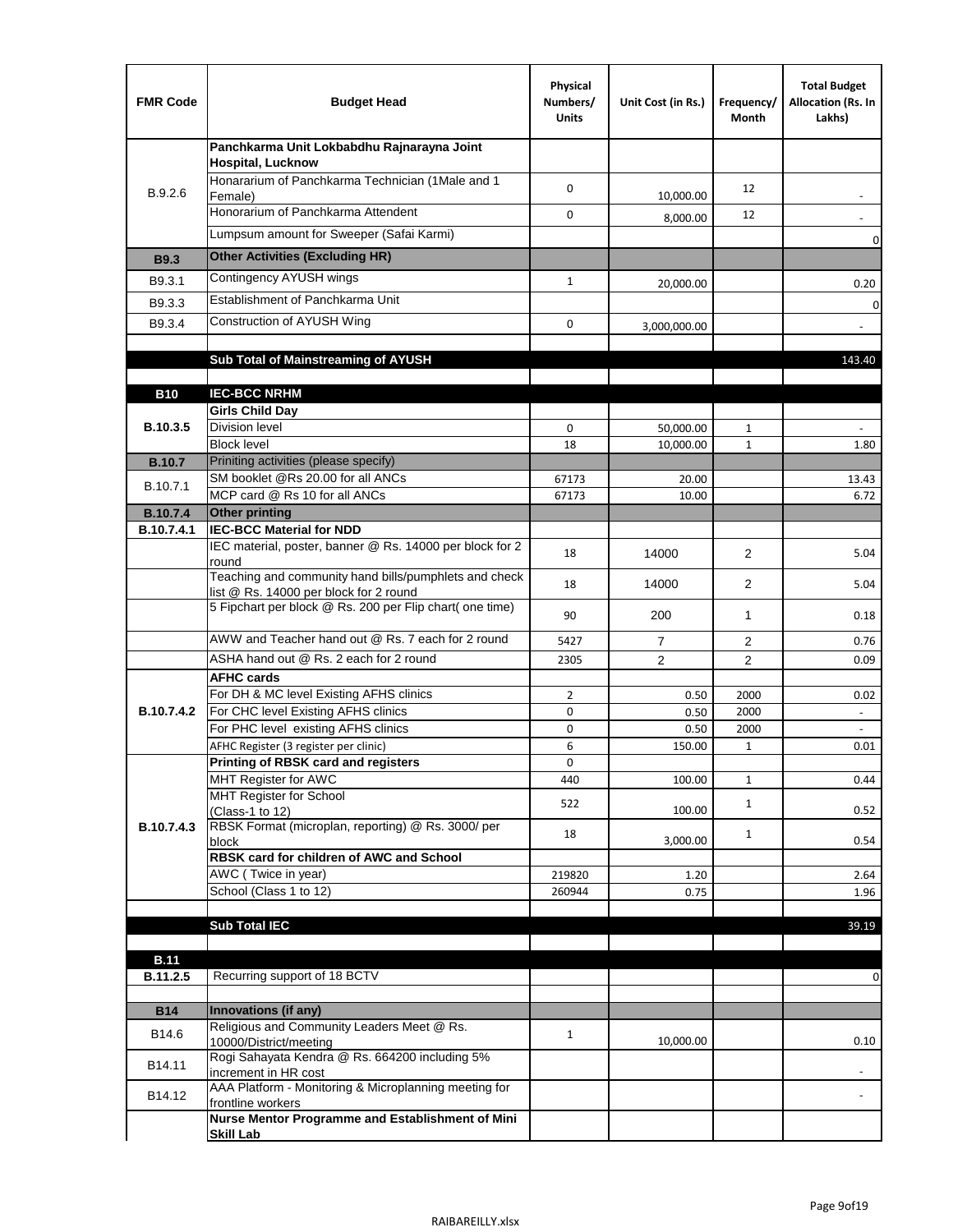| <b>FMR Code</b>   | <b>Budget Head</b>                                                                          | Physical<br>Numbers/<br><b>Units</b> | Unit Cost (in Rs.) | Frequency/<br><b>Month</b> | <b>Total Budget</b><br>Allocation (Rs. In<br>Lakhs) |
|-------------------|---------------------------------------------------------------------------------------------|--------------------------------------|--------------------|----------------------------|-----------------------------------------------------|
| B14.19            | Honoraium of Naurse Mentor (Existing)                                                       | 0                                    | 38,588.00          | 12                         | $\sim$                                              |
|                   | Honoraium of Naurse Mentor for 12 montys (New)                                              | 0                                    | 36,750.00          | 12                         |                                                     |
|                   | Honoraium of Naurse Mentor fro 10 months (New)                                              | 0                                    | 36,750.00          | 10                         | $\sim$                                              |
| B14.22            | Training Strategy for Village Health and Nutrition Days<br>(VHNDs)                          |                                      |                    |                            | 6.17                                                |
|                   | Free Transport Facilities to PLHIV(People Living with                                       |                                      |                    |                            |                                                     |
| B14.25            | <b>HIV)</b> for treatment                                                                   |                                      |                    |                            |                                                     |
|                   | On ART cost                                                                                 |                                      |                    |                            | 5.49                                                |
|                   | PRE ART Cost                                                                                |                                      |                    |                            | 1.26                                                |
|                   | <b>KAYAKALP' Award Scheme</b>                                                               |                                      |                    |                            |                                                     |
|                   | Training for Swachha Bharat Abhiyan<br>Awareness cum Internal Assessors Training Workshop @ |                                      |                    |                            |                                                     |
|                   | Rs. 33000/Disitrict                                                                         |                                      |                    |                            | 0.33                                                |
|                   | District level Hospital Rs. 20000/District                                                  |                                      |                    |                            | 0.20                                                |
|                   | <b>CHC</b> level                                                                            | 3                                    | 15,000.00          |                            | 0.45                                                |
|                   | <b>PHC</b> level                                                                            | $\overline{2}$                       | 6,000.00           |                            | 0.12                                                |
| B14.29            | <b>Internal Assessment</b>                                                                  |                                      |                    |                            |                                                     |
|                   | District level Hospital (Quarterly)                                                         | $\overline{2}$                       | 2,000.00           | 4                          | 0.16                                                |
|                   | CHC level (Quarterly)                                                                       | 3                                    | 1,000.00           | 4                          | 0.12                                                |
|                   | PHC level (Quarterly)                                                                       | $\overline{2}$                       | 500.00             | 4                          | 0.04                                                |
|                   | <b>Peer Assessment</b>                                                                      |                                      |                    |                            |                                                     |
|                   | <b>District level Hospital</b>                                                              | $\overline{2}$                       | 25.000.00          |                            | 0.50                                                |
|                   | <b>CHC</b> level                                                                            | 3                                    | 10,000.00          |                            | 0.30                                                |
|                   | PHC level                                                                                   | $\overline{2}$                       | 5,000.00           |                            | 0.10                                                |
|                   | Matritwa Saptah                                                                             |                                      |                    |                            |                                                     |
|                   | District level activities @Rs 50000                                                         | $\mathbf{1}$                         | 50,000.00          |                            | 0.50                                                |
|                   | Mobility support @ Rs 17600/block                                                           | 18                                   | 17,600.00          |                            | 3.17                                                |
|                   | Printing of formats, reports and HRP register @ 50/ANM                                      |                                      |                    |                            |                                                     |
| B14.33            |                                                                                             | 339                                  | 50.00              |                            | 0.17                                                |
|                   | <b>IEC Support</b>                                                                          |                                      |                    |                            |                                                     |
|                   | District level                                                                              | $\mathbf{1}$                         | 2,500.00           |                            | 0.03                                                |
|                   | <b>Block Level</b>                                                                          | 18                                   | 25,000.00          |                            | 4.50                                                |
|                   | hoarding 5/dist & 1/FRU & 1/block @ Rs. 2000/-                                              | 27                                   | 2,000.00           |                            | 0.54                                                |
|                   | <b>Gestational Diabetes Mallitius Pilot - 18 districts</b>                                  |                                      |                    |                            |                                                     |
|                   | Glucometer @ 1 /ANM+2/Block+2 additional                                                    | 0                                    | 3,000.00           |                            | $\overline{\phantom{a}}$                            |
| B14.34            | Procurement of Glucose 75mg, (2*all ANCs+24*5%GDMs)                                         | 0                                    | 25.00              |                            |                                                     |
|                   | Insulin 9 vials *5% ANCs                                                                    | 0                                    | 50.00              |                            | $\blacksquare$                                      |
|                   | with syringe (900 units/+18 syringes)                                                       | 0                                    | 20.00              |                            |                                                     |
|                   | <b>Misoprost Distribution for Home Deliveries</b>                                           |                                      |                    |                            |                                                     |
|                   | Printing of registers @ Rs50.00 each                                                        |                                      |                    |                            | $\overline{\phantom{a}}$                            |
|                   | Budget for Tab Mesoprostol procurement in Lakh                                              |                                      |                    |                            |                                                     |
| B14.35            | ASHA Incentive @ Rs.100.00 each case in Lakh                                                |                                      |                    |                            | $\overline{\phantom{a}}$                            |
|                   | Block level ANM/ ASHAs training @ 23650/ in Lakh                                            |                                      |                    |                            | $\overline{\phantom{a}}$                            |
|                   | District Orientation meeting @Rs 20000, in Lakh                                             |                                      |                    |                            |                                                     |
|                   | <b>Sub Total Innovation</b>                                                                 |                                      |                    |                            | 24.25                                               |
| <b>B15</b>        | <b>Planning, Implementation and Monitoring</b>                                              |                                      |                    |                            |                                                     |
| B <sub>15.2</sub> | <b>Quality Assurance</b>                                                                    |                                      |                    |                            |                                                     |
| B15.2.2           | <b>Division Level Human Resource</b>                                                        | 0                                    |                    |                            |                                                     |
|                   | Honorarium of Existing Divisonal Consultant -Quality @<br>Rs. 45000/month for 10 months     | 0                                    | 45,000.00          | 10                         |                                                     |
|                   | Honorarium of Vacant Divisonal Consultant -Quality @<br>Rs. 45000/month for 2 months        | 0                                    | 45,000.00          | $\overline{2}$             |                                                     |
|                   | Honararium of Existing Divisonal Consultant - Public<br>Health @ Rs.45000/PM for 10 Months  | 0                                    | 45,000.00          | $\overline{2}$             |                                                     |
|                   | Honararium of Vacant Divisonal Consultant - Public Health<br>@ Rs.45000/PM for 2 Months     | 0                                    | 45,000.00          | 10                         |                                                     |
|                   | Data Entry Operator @Rs 12000/PM for 2 Month ("New<br>Position)                             | 0                                    | 12,000.00          | $\overline{2}$             |                                                     |
|                   | <b>District Level Human Resource</b>                                                        |                                      |                    |                            |                                                     |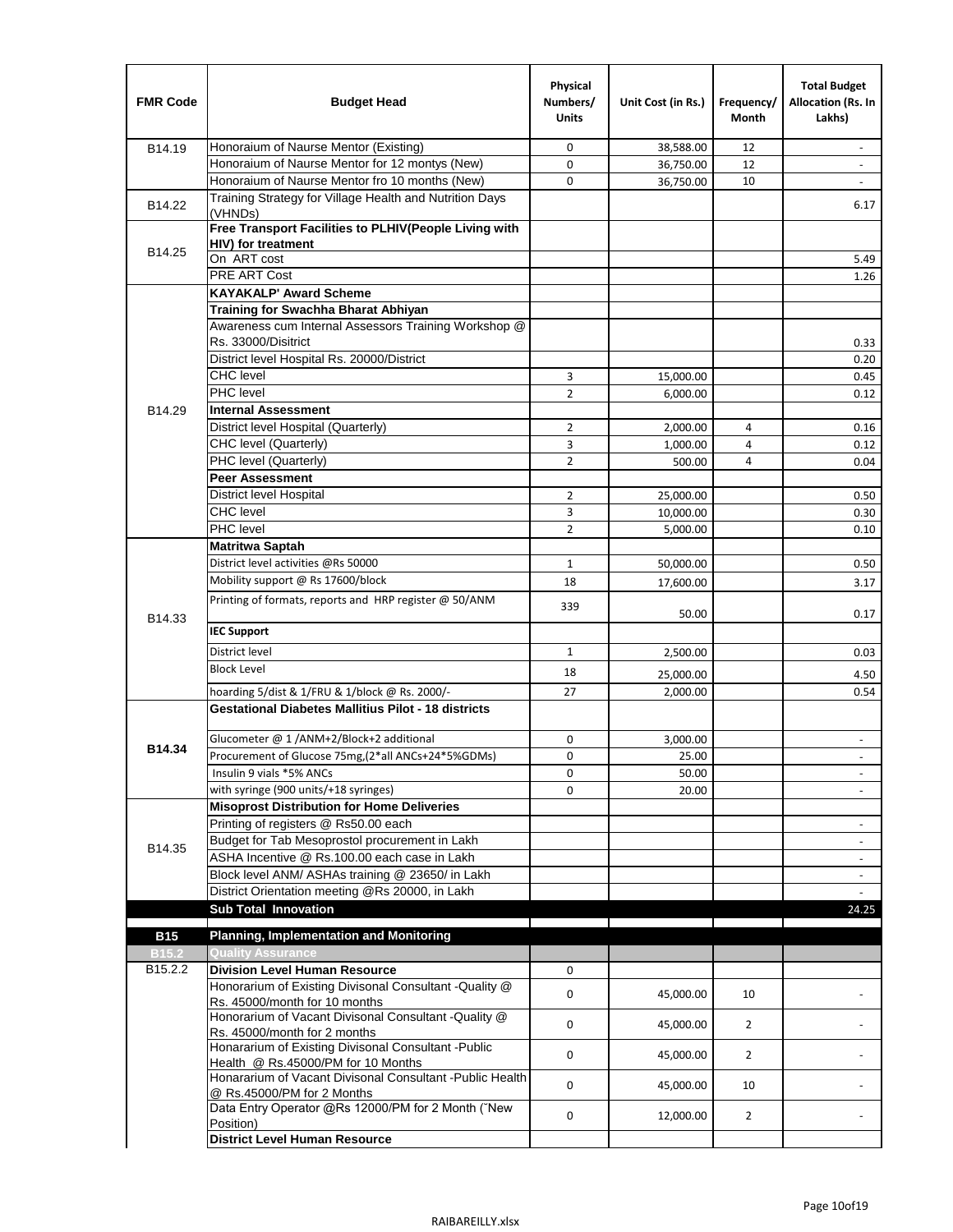| <b>FMR Code</b>         | <b>Budget Head</b>                                                                                | Physical<br>Numbers/<br><b>Units</b> | Unit Cost (in Rs.) | Frequency/<br><b>Month</b> | <b>Total Budget</b><br>Allocation (Rs. In<br>Lakhs) |
|-------------------------|---------------------------------------------------------------------------------------------------|--------------------------------------|--------------------|----------------------------|-----------------------------------------------------|
|                         | Honorarium of Existing District Consultant -Quality @ Rs.<br>40000/month for 10 months            | $\mathbf{1}$                         | 40,000.00          | 10                         | 4.00                                                |
|                         | Honorarium of Vacant District Consultant -Quality @ Rs.<br>40000/month for 2 months               | $\mathbf 0$                          | 40,000.00          | $\overline{2}$             |                                                     |
|                         | Honararium of Existing Hospital Quality Manager @<br>Rs.35000/PM for 10 Months                    | $\mathbf{1}$                         | 35,000.00          | 10                         | 3.50                                                |
|                         | Honararium of Vacant Hospital Quality Manager @<br>Rs.35000/PM for 2 Months                       | $\mathbf 0$                          | 35,000.00          | $\overline{2}$             |                                                     |
|                         | Data Entry Operator @ Rs 12000/PM for 2 Month ("New<br>Position)                                  | $\mathbf{1}$                         | 12,000.00          | $\overline{2}$             | 0.24                                                |
| B15.2.4                 | <b>Review meetings</b>                                                                            |                                      |                    |                            |                                                     |
| B <sub>15.2</sub> .4.2  | Division                                                                                          | 0                                    | 5,000.00           |                            |                                                     |
|                         | <b>District</b>                                                                                   | $\overline{2}$                       | 2,000.00           |                            | 0.04                                                |
|                         | Monitoring and Supportive Supervision Visits-Divisional<br>QUA (10 visits per month) for 6 months | $\mathbf 0$                          | 1,800.00           |                            |                                                     |
| B15.2.5.2               | Monitoring and Supportive Supervision Visits-District<br>QUA (10 visits per month) for 6 months   | 60                                   | 1,200.00           |                            | 0.72                                                |
|                         | <b>Office Equipments-District &amp; Division</b>                                                  |                                      |                    |                            |                                                     |
|                         | <b>Division Level</b>                                                                             |                                      |                    |                            |                                                     |
|                         | Office Equipment @ Rs.3.5 Lac/Division                                                            |                                      |                    |                            | $\overline{\phantom{a}}$                            |
| B15.2.5.5               | Operational cost @ Rs.17000/-PM for 10 Month                                                      |                                      |                    |                            | $\pmb{0}$                                           |
|                         | <b>District Level</b>                                                                             |                                      |                    |                            |                                                     |
|                         | Office Equipment @ Rs.3.5 Lac/District                                                            | 0                                    | 350,000.00         | 1                          | $\blacksquare$                                      |
|                         | Operational cost @ Rs.14000/-PM for 10 Month                                                      | $1\,$                                | 14,000.00          | 10                         | 1.40                                                |
| B15.2.5.6               | <b>Operational Cost for District Hospitals</b>                                                    | $\mathbf{1}$                         | 2,000.00           |                            | 0.02                                                |
|                         | <b>Sub Total Quality Assurance</b>                                                                |                                      |                    |                            | 9.92                                                |
| B15.3                   | <b>Monitoring and Evaluation</b>                                                                  |                                      |                    |                            |                                                     |
| B15.3.1                 | <b>HMIS</b>                                                                                       |                                      |                    |                            |                                                     |
| B15.3.1.2               | Data Entry Operators at Block level                                                               |                                      |                    |                            | 27.50                                               |
| B15.3.1.3.1             | HR and Infrastructure for 100% service updation on<br><b>HMIS/MCTS Portal</b>                     |                                      |                    |                            | 3.53                                                |
| B <sub>15.3.1.5.2</sub> | Mobility Support for HMIS & MCTS at District level                                                |                                      |                    |                            | 0.65                                                |
| B15.3.1.6               | Printing of HMIS Formats                                                                          |                                      |                    |                            | 0.69                                                |
| B15.3.2.2               | Printing of MCTS follow-up formats/ services due list/ work<br>plan                               |                                      |                    |                            | 0.79                                                |
| B15.3.2.7               | Internet Connectivity through LAN / data card                                                     |                                      |                    |                            | 1.56                                                |
| B15.3.2.8               | Procurement & Installation of VSAT (Capex)                                                        |                                      |                    |                            | 2.52                                                |
| B15.3.2.12              | Other office expenditure                                                                          |                                      |                    |                            | 3.48                                                |
| B15.3.2.13              | Printing of RCH Registers                                                                         |                                      |                    |                            | 0.44                                                |
|                         | <b>Sub Total of HMIS</b>                                                                          |                                      |                    |                            | 41.17                                               |
| <b>B.16</b>             | <b>PROCUREMENT</b>                                                                                |                                      |                    |                            |                                                     |
| B16.1                   | <b>Procurement of Equipment</b>                                                                   |                                      |                    |                            |                                                     |
|                         | <b>Equipments for Blood Banks/ BSUs</b>                                                           |                                      |                    |                            |                                                     |
| B16.1.1.1               | Equipments For Blood banks/ BCSUs                                                                 |                                      |                    |                            | 0                                                   |
| B16.1.2                 | <b>Equipments For BSUs</b><br>Procurement of equipment: CH                                        |                                      |                    |                            | 14.6                                                |
|                         | Procurement of NRC Computer/Printer/UPS/Data Card @                                               |                                      |                    |                            |                                                     |
| B16.1.2.7               | Rs. 60000/NRC                                                                                     | $\mathbf{1}$                         | 60,000.00          | 0                          | 0.60                                                |
| B16.1.2.8               | Procurement of Computer/Printer/UPS/Data Card -SNCUs                                              |                                      |                    |                            |                                                     |
|                         | for VJB Female Hospital Lucknow<br>Procurement of Equipments for SNCUs for VAB Female             |                                      |                    |                            | 0                                                   |
| B16.1.2.9               | Hospital lucknow                                                                                  |                                      |                    |                            | 0                                                   |
| B16.1.6                 | <b>Equipments for RKSK &amp; RBSK</b>                                                             |                                      |                    |                            |                                                     |
| B16.1.6.1               | <b>Equipments for AFHCs</b>                                                                       | 0                                    | 7,000.00           | $\mathbf{1}$               | ÷,                                                  |
|                         | <b>Equipment for Mobile health teams</b>                                                          | 0                                    |                    |                            |                                                     |
| B16.1.6.3.1             | No. of Vision Chart                                                                               | 72                                   | 700                |                            | 0.50                                                |
| *                       | (2 chart per team)<br>No. of weighing scale (1 per team)                                          | 36                                   | 1000               |                            | 0.36                                                |
|                         | No. of height scale standing (1 per team)                                                         | 36                                   | 10000              |                            | 3.60                                                |
| <b>B.16.2</b>           | <b>Procurement of Drugs</b>                                                                       |                                      |                    |                            |                                                     |
| B.16.2.2.2              | Procurement of drugs under child health (Vitamin A for                                            | 13220                                | 58.00              |                            | 7.67                                                |
|                         | BSPM) No. of Bottles                                                                              |                                      |                    |                            |                                                     |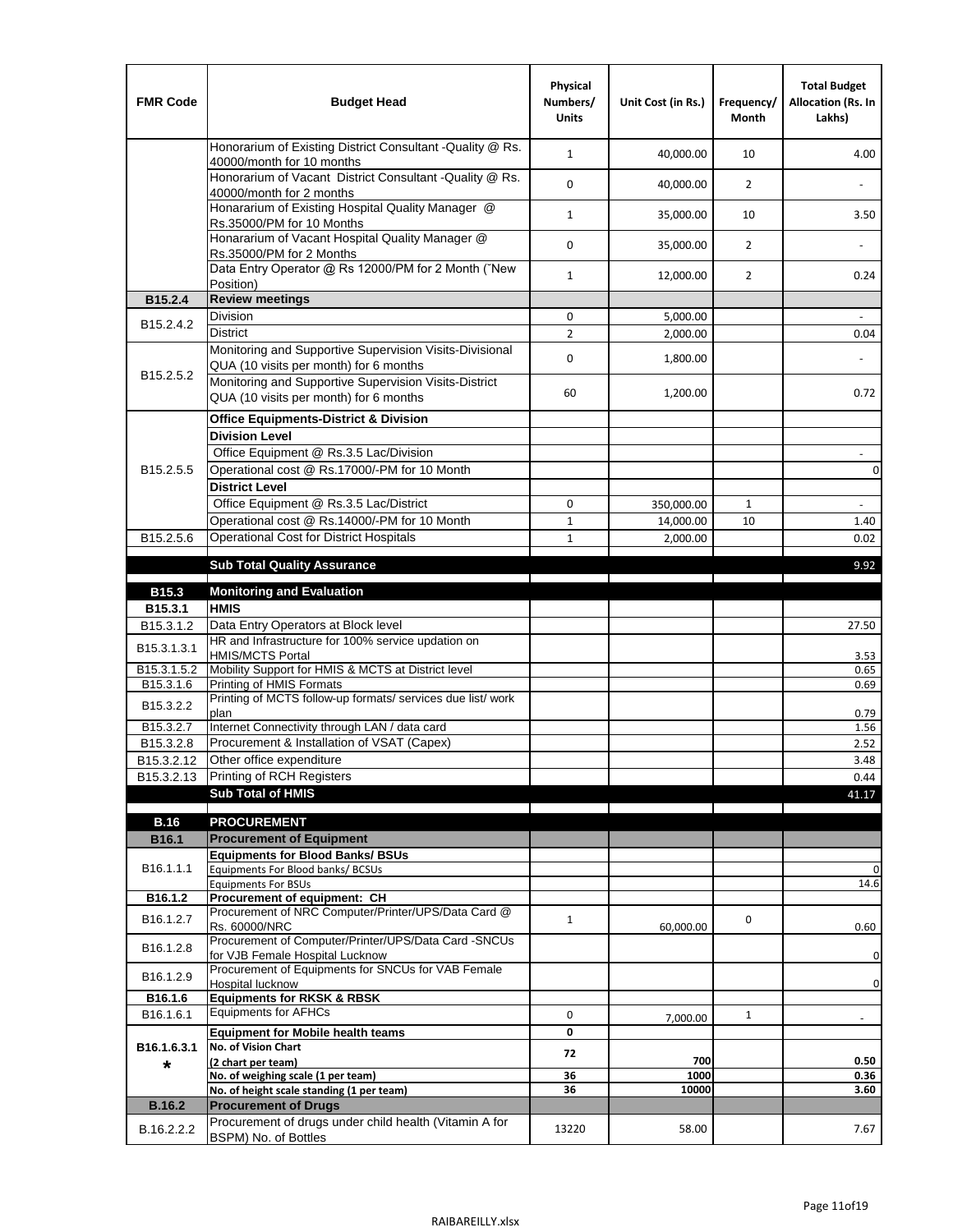| <b>Supplies for IMEP</b><br>B.16.2.4<br>Biomedical waste management - District level<br>B.16.2.4.1<br>Biomedical waste management - CHC/PHC level<br>B.16.2.4.2<br>12<br>13,109.00<br>12<br>Cleaning/washing, house-keeping and laundry<br>B.16.2.4.3<br>management - District level<br>Cleaning/washing, house-keeping and laundry<br>B.16.2.4.4<br>management - CHC/PHC level<br>Cleanliness of Sub Centers for 6 months<br>B.16.2.4.7<br>268<br>500.00<br>6<br>Replenishment of ASHA Drug Kit<br>B.16.2.5.2<br>@300/ Working ASHA<br><b>National Iron Plus Initiative (Drugs&amp;Supplies)</b><br>B.16.2.6<br>B.16.2.6.1<br>Children (6m - 60months)<br>IFA Syrup (@Rs7.99paisa/50mlBottel)<br>B.16.2.6.1.a<br>370274<br>7.99<br>Children 5 - 10 years<br>B.16.2.6.2<br>IFA tablet small Pink (45mg) @ Rs. 0.182 per tablet, 32 tablet per<br>B.16.2.6.2.a<br>5.82<br>132453<br>child) | <b>FMR Code</b> | <b>Budget Head</b>  | Physical<br>Numbers/<br><b>Units</b> | Unit Cost (in Rs.) | Frequency/<br>Month | <b>Total Budget</b><br><b>Allocation (Rs. In</b><br>Lakhs) |
|-------------------------------------------------------------------------------------------------------------------------------------------------------------------------------------------------------------------------------------------------------------------------------------------------------------------------------------------------------------------------------------------------------------------------------------------------------------------------------------------------------------------------------------------------------------------------------------------------------------------------------------------------------------------------------------------------------------------------------------------------------------------------------------------------------------------------------------------------------------------------------------------|-----------------|---------------------|--------------------------------------|--------------------|---------------------|------------------------------------------------------------|
|                                                                                                                                                                                                                                                                                                                                                                                                                                                                                                                                                                                                                                                                                                                                                                                                                                                                                           |                 |                     |                                      |                    |                     |                                                            |
|                                                                                                                                                                                                                                                                                                                                                                                                                                                                                                                                                                                                                                                                                                                                                                                                                                                                                           |                 |                     |                                      |                    |                     | 21.82                                                      |
|                                                                                                                                                                                                                                                                                                                                                                                                                                                                                                                                                                                                                                                                                                                                                                                                                                                                                           |                 |                     |                                      |                    |                     | 18.88                                                      |
|                                                                                                                                                                                                                                                                                                                                                                                                                                                                                                                                                                                                                                                                                                                                                                                                                                                                                           |                 |                     |                                      |                    |                     | 63.65                                                      |
|                                                                                                                                                                                                                                                                                                                                                                                                                                                                                                                                                                                                                                                                                                                                                                                                                                                                                           |                 |                     |                                      |                    |                     | 23.69                                                      |
|                                                                                                                                                                                                                                                                                                                                                                                                                                                                                                                                                                                                                                                                                                                                                                                                                                                                                           |                 |                     |                                      |                    |                     | 8.04                                                       |
|                                                                                                                                                                                                                                                                                                                                                                                                                                                                                                                                                                                                                                                                                                                                                                                                                                                                                           |                 |                     |                                      |                    |                     | 6.38                                                       |
|                                                                                                                                                                                                                                                                                                                                                                                                                                                                                                                                                                                                                                                                                                                                                                                                                                                                                           |                 |                     |                                      |                    |                     |                                                            |
|                                                                                                                                                                                                                                                                                                                                                                                                                                                                                                                                                                                                                                                                                                                                                                                                                                                                                           |                 |                     |                                      |                    |                     |                                                            |
|                                                                                                                                                                                                                                                                                                                                                                                                                                                                                                                                                                                                                                                                                                                                                                                                                                                                                           |                 |                     |                                      |                    |                     | 29.58                                                      |
|                                                                                                                                                                                                                                                                                                                                                                                                                                                                                                                                                                                                                                                                                                                                                                                                                                                                                           |                 |                     |                                      |                    |                     |                                                            |
|                                                                                                                                                                                                                                                                                                                                                                                                                                                                                                                                                                                                                                                                                                                                                                                                                                                                                           |                 |                     |                                      |                    |                     | 7.71                                                       |
|                                                                                                                                                                                                                                                                                                                                                                                                                                                                                                                                                                                                                                                                                                                                                                                                                                                                                           | B.16.2.6.2.b    | Albendazole Tablets | 157102                               | 0.78               | 2                   | 2.45                                                       |
| <b>WIFS (10-19 years)</b><br>B.16.2.6.3                                                                                                                                                                                                                                                                                                                                                                                                                                                                                                                                                                                                                                                                                                                                                                                                                                                   |                 |                     |                                      |                    |                     |                                                            |
| IFA Tablet large blue 100 mg tablet @ Rs. 1.41 per 10 tablet for 12<br>B.16.2.6.3.a<br>180582<br>7.33<br>months                                                                                                                                                                                                                                                                                                                                                                                                                                                                                                                                                                                                                                                                                                                                                                           |                 |                     |                                      |                    |                     | 13.24                                                      |
| <b>Albendazole Tablets</b>                                                                                                                                                                                                                                                                                                                                                                                                                                                                                                                                                                                                                                                                                                                                                                                                                                                                |                 |                     |                                      |                    |                     |                                                            |
| For Adolescent Girls and boys (School going)<br>B.16.2.6.3.b<br>$\overline{2}$<br>103842<br>0.78                                                                                                                                                                                                                                                                                                                                                                                                                                                                                                                                                                                                                                                                                                                                                                                          |                 |                     |                                      |                    |                     | 1.62                                                       |
| For Adolescent Girls (out of School)<br>$\overline{2}$<br>76740<br>0.78                                                                                                                                                                                                                                                                                                                                                                                                                                                                                                                                                                                                                                                                                                                                                                                                                   |                 |                     |                                      |                    |                     | 1.20                                                       |
| Drugs & supplies for RBSK<br>B.16.2.7                                                                                                                                                                                                                                                                                                                                                                                                                                                                                                                                                                                                                                                                                                                                                                                                                                                     |                 |                     |                                      |                    |                     |                                                            |
| Medicine for Mobile health team<br>B.16.2.7.1<br>36<br>5,000.00                                                                                                                                                                                                                                                                                                                                                                                                                                                                                                                                                                                                                                                                                                                                                                                                                           |                 |                     |                                      |                    |                     | 1.80                                                       |
| Drugs & supplies for AYUSH<br><b>B.16.2.8</b><br>38<br>100,000.00<br>Blood Bags for 93 functional Blood Bank                                                                                                                                                                                                                                                                                                                                                                                                                                                                                                                                                                                                                                                                                                                                                                              |                 |                     |                                      |                    |                     | 38.00                                                      |
| B.16.2.10                                                                                                                                                                                                                                                                                                                                                                                                                                                                                                                                                                                                                                                                                                                                                                                                                                                                                 |                 |                     |                                      |                    |                     | 0.78                                                       |
| For Diagnostics Kits for 93 functional blood bank                                                                                                                                                                                                                                                                                                                                                                                                                                                                                                                                                                                                                                                                                                                                                                                                                                         |                 |                     |                                      |                    |                     | 2.13                                                       |
| <b>Sub Total of Procurement</b>                                                                                                                                                                                                                                                                                                                                                                                                                                                                                                                                                                                                                                                                                                                                                                                                                                                           |                 |                     |                                      |                    |                     | 268.30                                                     |
| <b>New Initiatives/ Strategic Interventions</b><br><b>B.18</b>                                                                                                                                                                                                                                                                                                                                                                                                                                                                                                                                                                                                                                                                                                                                                                                                                            |                 |                     |                                      |                    |                     |                                                            |
| <b>Ca Cx Screening</b><br><b>B.18.2</b>                                                                                                                                                                                                                                                                                                                                                                                                                                                                                                                                                                                                                                                                                                                                                                                                                                                   |                 |                     |                                      |                    |                     |                                                            |
|                                                                                                                                                                                                                                                                                                                                                                                                                                                                                                                                                                                                                                                                                                                                                                                                                                                                                           |                 |                     |                                      |                    |                     | 8.8                                                        |
| 7+ Strategy<br><b>Family Planning</b>                                                                                                                                                                                                                                                                                                                                                                                                                                                                                                                                                                                                                                                                                                                                                                                                                                                     |                 |                     |                                      |                    |                     |                                                            |
| No of District Level Govt. COT @ Rs.30000/month for 12<br>0<br>12<br>B18.4<br>month                                                                                                                                                                                                                                                                                                                                                                                                                                                                                                                                                                                                                                                                                                                                                                                                       |                 |                     |                                      |                    |                     |                                                            |
| 30,000.00<br>Extra Incentive for Interval Sterilization @ Rs.260/case                                                                                                                                                                                                                                                                                                                                                                                                                                                                                                                                                                                                                                                                                                                                                                                                                     |                 |                     |                                      |                    |                     |                                                            |
| 0<br>260.00                                                                                                                                                                                                                                                                                                                                                                                                                                                                                                                                                                                                                                                                                                                                                                                                                                                                               |                 |                     |                                      |                    |                     |                                                            |
| Extra Incentive for NSV @ Rs.310/- case<br>0<br>310.00                                                                                                                                                                                                                                                                                                                                                                                                                                                                                                                                                                                                                                                                                                                                                                                                                                    |                 |                     |                                      |                    |                     |                                                            |
| <b>Sub Total of New Innitiatives</b>                                                                                                                                                                                                                                                                                                                                                                                                                                                                                                                                                                                                                                                                                                                                                                                                                                                      |                 |                     |                                      |                    |                     | 8.80                                                       |
|                                                                                                                                                                                                                                                                                                                                                                                                                                                                                                                                                                                                                                                                                                                                                                                                                                                                                           |                 |                     |                                      |                    |                     |                                                            |
| <b>B22</b><br><b>Support Services</b><br><b>Support Strengthening NVBDCP</b>                                                                                                                                                                                                                                                                                                                                                                                                                                                                                                                                                                                                                                                                                                                                                                                                              |                 |                     |                                      |                    |                     |                                                            |
| Honorarium of Staff-At BRD Medical College                                                                                                                                                                                                                                                                                                                                                                                                                                                                                                                                                                                                                                                                                                                                                                                                                                                |                 |                     |                                      |                    |                     |                                                            |
| B22.3<br>Honorarium of Staff for 100 Bedded JE/AES Ward -At                                                                                                                                                                                                                                                                                                                                                                                                                                                                                                                                                                                                                                                                                                                                                                                                                               |                 |                     |                                      |                    |                     | 0                                                          |
| <b>BRD Medical College</b><br>Increament of Existing HR Catculated @ 5%                                                                                                                                                                                                                                                                                                                                                                                                                                                                                                                                                                                                                                                                                                                                                                                                                   |                 |                     |                                      |                    |                     | 0                                                          |
| <b>Sub of Support Serveces</b>                                                                                                                                                                                                                                                                                                                                                                                                                                                                                                                                                                                                                                                                                                                                                                                                                                                            |                 |                     |                                      |                    |                     | 0                                                          |
|                                                                                                                                                                                                                                                                                                                                                                                                                                                                                                                                                                                                                                                                                                                                                                                                                                                                                           |                 |                     |                                      |                    |                     |                                                            |
| Other Expenditures (Power Backup, Convergence etc)<br><b>B.23</b>                                                                                                                                                                                                                                                                                                                                                                                                                                                                                                                                                                                                                                                                                                                                                                                                                         |                 |                     |                                      |                    |                     |                                                            |
| POL for Generators - District level Hospitals                                                                                                                                                                                                                                                                                                                                                                                                                                                                                                                                                                                                                                                                                                                                                                                                                                             |                 |                     |                                      |                    |                     |                                                            |
| B.23.1<br>$\overline{2}$<br>12<br>35,000.00<br>POL for Generators - CHCs/PHCs                                                                                                                                                                                                                                                                                                                                                                                                                                                                                                                                                                                                                                                                                                                                                                                                             |                 |                     |                                      |                    |                     | 8.40                                                       |
| B.23.2<br>16<br>12<br>17,500.00<br><b>Sub Total of Power Backup</b>                                                                                                                                                                                                                                                                                                                                                                                                                                                                                                                                                                                                                                                                                                                                                                                                                       |                 |                     |                                      |                    |                     | 33.60                                                      |
|                                                                                                                                                                                                                                                                                                                                                                                                                                                                                                                                                                                                                                                                                                                                                                                                                                                                                           |                 |                     |                                      |                    |                     | 42.00                                                      |
| <b>Collaboration with Medical Colleges and Knowledge</b>                                                                                                                                                                                                                                                                                                                                                                                                                                                                                                                                                                                                                                                                                                                                                                                                                                  |                 |                     |                                      |                    |                     |                                                            |
| <b>B.24</b><br>partners                                                                                                                                                                                                                                                                                                                                                                                                                                                                                                                                                                                                                                                                                                                                                                                                                                                                   |                 |                     |                                      |                    |                     |                                                            |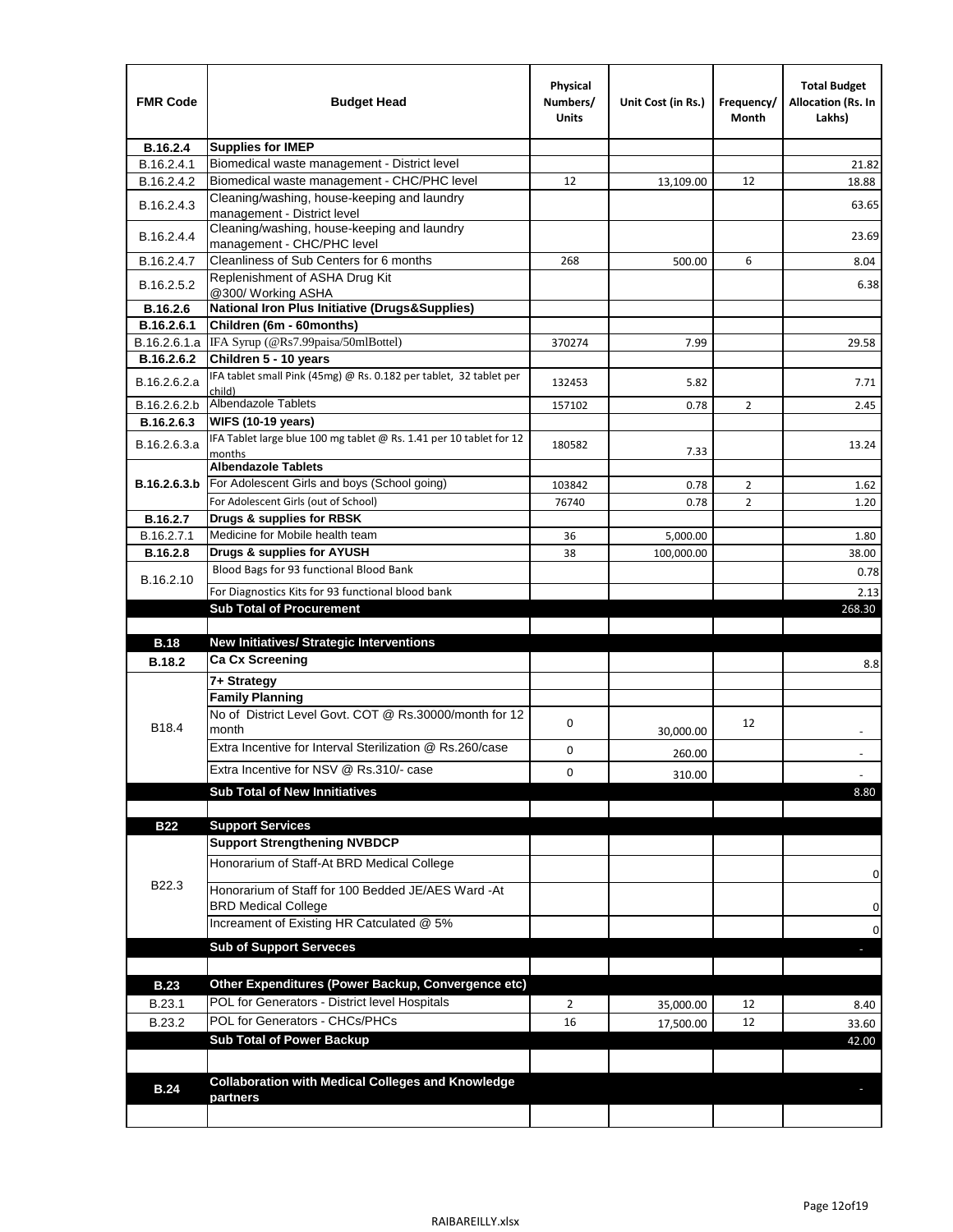| <b>FMR Code</b> | <b>Budget Head</b>                                                                                   | Physical<br>Numbers/<br><b>Units</b> | Unit Cost (in Rs.) | Frequency/<br>Month | <b>Total Budget</b><br>Allocation (Rs. In<br>Lakhs) |
|-----------------|------------------------------------------------------------------------------------------------------|--------------------------------------|--------------------|---------------------|-----------------------------------------------------|
| <b>B.25</b>     | National Programme for Prevention and control of                                                     |                                      |                    |                     |                                                     |
| B.25.1          | deafness<br><b>Recurring Grant-in-aid</b>                                                            |                                      |                    |                     |                                                     |
| B.25.1.3        | <b>Manpower at District level</b>                                                                    |                                      |                    |                     |                                                     |
| B.25.1.3.a      | ENT Surgeon @Rs.80,000/-pm                                                                           | 0                                    |                    |                     |                                                     |
| B.25.1.3.b      | Audiologist@Rs.30,000/-pm                                                                            | 2.1                                  |                    |                     | 2.10                                                |
| B.25.1.3.c      | Audiometric Assistant@Rs.15,000/-pm                                                                  | 1.05                                 |                    |                     | 1.05                                                |
| B.25.1.3.d      | Instructor for Hearing Impaired Children @Rs.15,000/-pm                                              | 1.05                                 |                    |                     | 1.05                                                |
| B.25.2          | Non recurring Grant-in-aid                                                                           |                                      |                    |                     |                                                     |
| B.25.2.1        | Training@Rs.10 lakh/ Distt. for 7 level training                                                     | 4.75                                 |                    |                     | 4.75                                                |
| B.25.2.1.b      | District Hospital @Rs.20 lakh/Distt.                                                                 | 20                                   |                    |                     | 20.00                                               |
| B.25.2.1.c      | CHC/Sub-Divisional Hospital @Rs.50,000/- Kit                                                         | 2.5                                  |                    |                     | 2.50                                                |
| B.25.2.1.d      | PHC@RS.15,000/- kit                                                                                  | 9.56                                 |                    |                     | 9.56                                                |
|                 |                                                                                                      |                                      |                    |                     |                                                     |
|                 | National Programme for Prevention and control of                                                     |                                      |                    |                     | 41.01                                               |
|                 | deafness                                                                                             |                                      |                    |                     |                                                     |
|                 | National Programme for Prevention and Control of                                                     |                                      |                    |                     |                                                     |
| <b>B.29</b>     | <b>Flurosis</b>                                                                                      |                                      |                    |                     |                                                     |
| B.29.2.1        | <b>Honorarium of Consultant</b>                                                                      | $\mathbf{1}$                         | 40,000.00          | 6                   | 2.40                                                |
|                 | Honorarium of Lab Technician                                                                         | $\mathbf{1}$                         | 11,000.00          | 6                   | 0.66                                                |
| B.29.2.2        | <b>Health Education and Publicity</b>                                                                |                                      |                    |                     |                                                     |
|                 |                                                                                                      |                                      |                    |                     | 3.00                                                |
| B.29.2.4        | Medical Management including treatment Surgery and                                                   |                                      |                    |                     |                                                     |
|                 | rehab-supplumetation of vitamins & minrals                                                           |                                      |                    |                     | 6.00                                                |
|                 | <b>Sub Total of Flurisis</b>                                                                         |                                      |                    |                     | 12.06                                               |
|                 |                                                                                                      |                                      |                    |                     |                                                     |
|                 | <b>Total of Mission Flexipool</b>                                                                    |                                      |                    |                     | 1,292.55                                            |
|                 |                                                                                                      |                                      |                    |                     |                                                     |
|                 | <b>IMMUNISATION</b>                                                                                  |                                      |                    |                     |                                                     |
| C               | RI strengthening project (Review meeting, Mobility                                                   |                                      |                    |                     |                                                     |
| C.1             | support. Outreach services etc)                                                                      |                                      |                    |                     |                                                     |
| C.1.a           | Mobility Support for supervision for distict level officers.                                         | $\mathbf{1}$                         | 250,000.00         |                     | 2.50                                                |
|                 | Printing and dissemination of Immunization cards, tally                                              |                                      |                    |                     |                                                     |
| C.1.c           | sheets, monitoring forms etc.                                                                        | 67173                                | 10.00              |                     | 6.72                                                |
| C.1.e           | Quarterly review meetings exclusive for RI at district level                                         | 72                                   | 500.00             |                     | 0.36                                                |
| C.1.f           | with Block MOs, CDPO, and other stake holders<br>Quarterly review meetings exclusive for RI at block | 9908                                 | 75.00              |                     |                                                     |
|                 | Focus on slum & underserved areas in urban                                                           |                                      |                    |                     | 7.43                                                |
|                 | areas/alternative vaccinator for slums (only where regular                                           |                                      |                    |                     |                                                     |
| C.1.g           | ANM under NUHM not engaged) Rs. 450/- per session for                                                | 72                                   | 2,100.00           |                     | 1.51                                                |
|                 | 4 session and Rs. 300/- contingency.                                                                 |                                      |                    |                     |                                                     |
| C.1.h           | Mobilization of children through ASHA or other mobilizers                                            | 32640                                | 150.00             |                     | 48.96                                               |
| C.1.i           | Alternative vaccine delivery in hard to reach areas                                                  | 5220                                 | 150.00             |                     | 7.83                                                |
| $C.1$ .j        | Alternative Vaccine Deliery in other areas                                                           | 27420                                | 75.00              |                     | 20.57                                               |
| C.1.k           | To develop microplan at sub-centre level                                                             | 327                                  | 100.00             |                     | 0.33                                                |
| C.1.1           | For consolidation of micro plans at block level/PHC @ Rs.                                            |                                      |                    |                     | 0.2                                                 |
|                 | 1000/- and District level @ Rs.2000/-<br>POL for vaccine delivery from State to district and from    |                                      |                    |                     |                                                     |
| C.1.m           | district to PHC/CHCs                                                                                 | $\mathbf{1}$                         | 150,000.00         |                     | 1.50                                                |
| C.1.n           | Consumables for computer including provision for internet                                            | $\mathbf{1}$                         | 400.00             | 12                  | 0.05                                                |
| C.1.o           | access<br>Red/Black plastic bags etc.                                                                | 32640                                |                    |                     | 1.96                                                |
|                 | Hub Cutter/Bleach/Hypochlorite solution/ Twin bucket @                                               |                                      | 6.00               |                     |                                                     |
| C.1.p           | Rs. 1200/- for 2 Buckets                                                                             | 20                                   | 1,200.00           |                     | 0.24                                                |
| C.1.q           | <b>Safety Pits</b>                                                                                   | 14                                   | 5,250.00           |                     | 0.74                                                |
|                 | <b>State specific requirement</b>                                                                    |                                      |                    |                     |                                                     |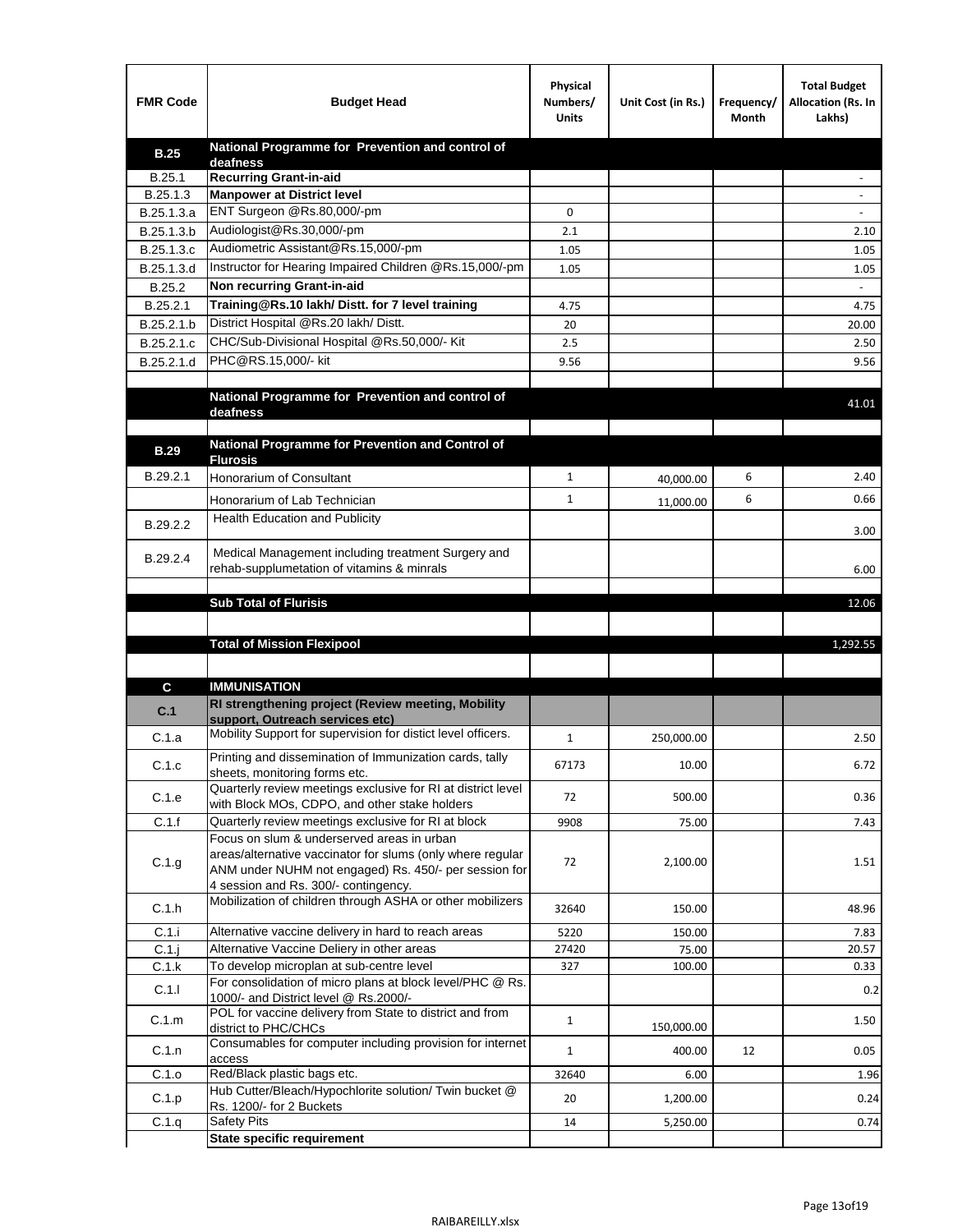| <b>FMR Code</b>  | <b>Budget Head</b>                                                                                                                                                              | Physical<br>Numbers/<br><b>Units</b> | Unit Cost (in Rs.) | Frequency/<br>Month | <b>Total Budget</b><br>Allocation (Rs. In<br>Lakhs) |
|------------------|---------------------------------------------------------------------------------------------------------------------------------------------------------------------------------|--------------------------------------|--------------------|---------------------|-----------------------------------------------------|
|                  | Funds for annual maintenance operation of WIC/WIF at<br>state and division level                                                                                                | 0                                    | 40,000.00          |                     | 0.00                                                |
|                  | Electricity bill for WIC/WIF at state and division level                                                                                                                        | 0                                    | 100,000.00         |                     | 0.00                                                |
| C.1.r            | POL for generators & operational expenses at divisional                                                                                                                         |                                      |                    |                     |                                                     |
|                  | vaccine storage and state vaccine store                                                                                                                                         | 0                                    | 200,000.00         |                     | 0.00                                                |
|                  | POL for generators & operational expenses at district<br>level vaccine storage points and other cold chain points                                                               | $\mathbf{1}$                         | 120,000.00         |                     | 1.20                                                |
|                  | <b>AEFI Kits</b>                                                                                                                                                                |                                      |                    |                     | 0.16                                                |
| C.1.s            | Teeka Express Operational Cost                                                                                                                                                  |                                      |                    |                     |                                                     |
| C.2              | <b>Salary of Contractual Staffs</b>                                                                                                                                             |                                      |                    |                     |                                                     |
| C.2.2            | Honorarium for Computer Assistants support for District                                                                                                                         | $\mathbf{1}$                         | 12,127.00          | 12                  | 1.46                                                |
| C.3              | level<br><b>Training under Immunisation</b>                                                                                                                                     |                                      |                    |                     |                                                     |
|                  | District level Orientation training including Hep B, Measles                                                                                                                    |                                      |                    |                     |                                                     |
| C.3.1            | & JE(wherever required) for 2 days ANM, Multi Purpose<br>Health Worker (Male), LHV, Health Assistant<br>(Male/Female), Nurse MidWives, BEEs & other staff (as<br>per RCH norms) | 13                                   | 46,200.00          |                     | 6.01                                                |
| C.3.2            | Three day training including Hep B, Measles & JE<br>(wherever required) of Medical Officers of RI using<br>revised MO training module)                                          | 0                                    | 65,600.00          |                     | 0.00                                                |
| C.3.4            | Two days cold chain handlers training for block level cold<br>chain hadlers by State and district cold chain officers                                                           | 0.00                                 |                    |                     | 0.28                                                |
| C.3.5            | One day training of block level data handlers by DIOs and<br>District cold chain officer                                                                                        | 19                                   | 500.00             |                     | 0.10                                                |
|                  | <b>Cold chain maintenance</b>                                                                                                                                                   |                                      |                    |                     |                                                     |
| C.4              | Cold chain maintenance for CHC/PHC @ Rs. 750/- per<br>unit                                                                                                                      | 17                                   | 750.00             |                     | 0.13                                                |
|                  | Cold chain maintenance for District level @ Rs. 15000/-<br>per district                                                                                                         | 1                                    | 15,000.00          |                     | 0.15                                                |
| C.5              | <b>ASHA Incentive</b>                                                                                                                                                           | 62823.5                              | 150                |                     | 94.23525                                            |
|                  | Mobility support for outreach areas for 25 disdtricts                                                                                                                           |                                      |                    |                     | 6.53                                                |
|                  | Mobility support for HRG/ construction sites                                                                                                                                    |                                      |                    |                     |                                                     |
|                  | Sub Total of RI                                                                                                                                                                 |                                      |                    |                     | 211.12219                                           |
| D                | <b>National lodine Deficiency Disorders Control</b>                                                                                                                             |                                      |                    |                     |                                                     |
| D.3              | Programme (NIDDCP)<br><b>Health Education and Publicity</b>                                                                                                                     |                                      |                    |                     | 0.10                                                |
|                  |                                                                                                                                                                                 |                                      |                    |                     |                                                     |
|                  | <b>GRAND TOTAL (A+B+C+D)</b>                                                                                                                                                    |                                      |                    |                     | 4,251.43                                            |
|                  |                                                                                                                                                                                 |                                      |                    |                     |                                                     |
|                  | National Disease Control Programme (NDCP)                                                                                                                                       |                                      |                    |                     |                                                     |
|                  | <b>INTEGRATED DISEASE SURVEILLANCE</b>                                                                                                                                          |                                      |                    |                     |                                                     |
| Е                | <b>PROGRAMME (IDSP)</b>                                                                                                                                                         |                                      |                    |                     |                                                     |
| E.1              | <b>REMUNERATION FOR CONTRACTUAL HUMAN</b><br><b>RESOURCE</b>                                                                                                                    |                                      |                    |                     |                                                     |
| E.1.9            | District Epidemiologists                                                                                                                                                        |                                      |                    |                     | 6.30                                                |
| E.1.10           | District Microbiologist at District labs                                                                                                                                        |                                      |                    |                     |                                                     |
| E.1.11           | District Data Manager                                                                                                                                                           |                                      |                    |                     | 2.69                                                |
| E.1.12<br>E.1.13 | Data Entry Operator*<br>Others if any (pl specify)                                                                                                                              |                                      |                    |                     | 1.51<br>$\omega$                                    |
| E.2              | <b>TRAINING</b>                                                                                                                                                                 |                                      |                    |                     |                                                     |
|                  | Training at State/District Level (1 batch = 20                                                                                                                                  |                                      |                    |                     |                                                     |
|                  | participants)                                                                                                                                                                   |                                      |                    |                     |                                                     |
| E.2.3            | Hospital Pharmacists/Nurses Training (1 day)                                                                                                                                    |                                      |                    |                     |                                                     |
| E.3              | <b>LABORATORY SUPPORT</b>                                                                                                                                                       |                                      |                    |                     |                                                     |
|                  | <b>District Public Health Laboratory Strengthening</b>                                                                                                                          |                                      |                    |                     |                                                     |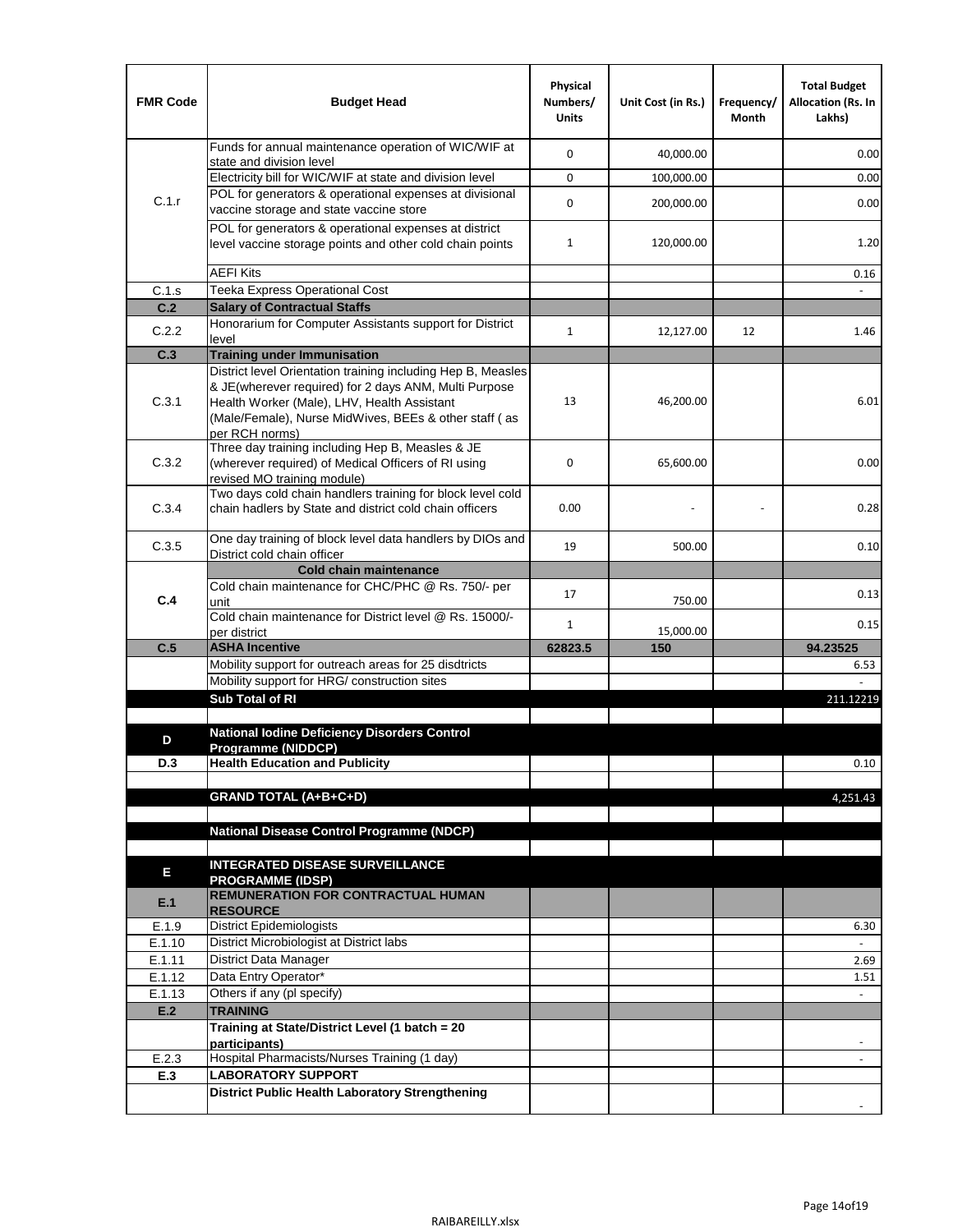| <b>FMR Code</b>    | <b>Budget Head</b>                                                                                                                                                                                                                                | Physical<br>Numbers/<br><b>Units</b> | Unit Cost (in Rs.) | Frequency/<br><b>Month</b> | <b>Total Budget</b><br><b>Allocation (Rs. In</b><br>Lakhs) |
|--------------------|---------------------------------------------------------------------------------------------------------------------------------------------------------------------------------------------------------------------------------------------------|--------------------------------------|--------------------|----------------------------|------------------------------------------------------------|
| E.3.5              | Expenses on account of consumables, operating<br>expenses, office expenses, transport of samples,<br>miscellaneous etc.                                                                                                                           |                                      |                    |                            |                                                            |
| E.4                | <b>OPERATIONAL COSTS</b>                                                                                                                                                                                                                          |                                      |                    |                            |                                                            |
| E.4.1              | MOBILITY: Travel Cost, POL, mobility cost at SSU & DSU                                                                                                                                                                                            |                                      |                    |                            |                                                            |
|                    | on need basis                                                                                                                                                                                                                                     |                                      |                    |                            | 0.70                                                       |
| E.4.2              | Office expenses on telephone, fax, Broadband Expenses,<br>Weekly Alert Bulletin/Annual Disease Surveillance report,<br>minor repairs and AMC of IT/office equipment supplied<br>under IDSP, Meetings and other miscellenious<br>expenditures etc. |                                      |                    |                            | 1.55                                                       |
|                    | Sub Total of IDSP                                                                                                                                                                                                                                 |                                      |                    |                            | 12.75                                                      |
|                    |                                                                                                                                                                                                                                                   |                                      |                    |                            |                                                            |
| F                  | <b>NVBDCP</b>                                                                                                                                                                                                                                     |                                      |                    |                            |                                                            |
|                    |                                                                                                                                                                                                                                                   |                                      |                    |                            |                                                            |
| F.1.1              | <b>Malaria</b>                                                                                                                                                                                                                                    |                                      |                    |                            |                                                            |
| F.1.1.a            | <b>Contractual Payments</b>                                                                                                                                                                                                                       |                                      |                    |                            |                                                            |
| F.1.1.a.i          | <b>MPW</b> contractual<br>District VBD Consultant 18 nos. (Non-Project States) @ Rs                                                                                                                                                               |                                      |                    |                            |                                                            |
| F.1.1.a.iv         | 22895 pm.for 6 months (Rs 1.37 lakhs per consulatant per<br>year)                                                                                                                                                                                 |                                      |                    |                            | $\overline{\phantom{a}}$                                   |
|                    | VBD Consultant 1 no. (preferably entomologist) @ Rs 22500                                                                                                                                                                                         |                                      |                    |                            |                                                            |
| F.1.1.a.vii        | p.m. for 6 months                                                                                                                                                                                                                                 |                                      |                    |                            |                                                            |
| F.1.1.b            | <b>ASHA Incentive</b>                                                                                                                                                                                                                             |                                      |                    |                            | 0.20                                                       |
| F.1.1.c            | <b>Operational Cost</b>                                                                                                                                                                                                                           |                                      |                    |                            |                                                            |
| F.1.1.c.ii         | Operational cost for IRS                                                                                                                                                                                                                          |                                      |                    |                            | 0.20                                                       |
| F.1.1.e<br>F.1.1.f | <b>IEC/BCC</b><br>PPP / NGO and Intersectoral Convergence                                                                                                                                                                                         |                                      |                    |                            | 0.75<br>$\mathbb{L}$                                       |
| F.1.1.g            | <b>Training / Capacity Building</b>                                                                                                                                                                                                               |                                      |                    |                            | 1.10                                                       |
| F.1.1.h            | <b>Zonal Entomological units</b>                                                                                                                                                                                                                  |                                      |                    |                            |                                                            |
|                    |                                                                                                                                                                                                                                                   |                                      |                    |                            |                                                            |
|                    | <b>Sub total of Malaria</b>                                                                                                                                                                                                                       |                                      |                    |                            | 2.25                                                       |
|                    |                                                                                                                                                                                                                                                   |                                      |                    |                            |                                                            |
| F.1.2<br>F.1.2.a   | Dengue & Chikungunya<br>Strengthening surveillance (As per GOI approval)                                                                                                                                                                          |                                      |                    |                            |                                                            |
| F.1.2.a(i)         | Apex Referral Labs recurrent                                                                                                                                                                                                                      |                                      |                    |                            |                                                            |
| F.1.2.a(ii)        | Sentinel surveillance Hospital recurrent                                                                                                                                                                                                          |                                      |                    |                            | $\sim$                                                     |
| F.1.2.f            | Vector Control, environmental management & fogging                                                                                                                                                                                                |                                      |                    |                            |                                                            |
|                    | machine                                                                                                                                                                                                                                           |                                      |                    |                            |                                                            |
|                    | Dengue & Chikungunya                                                                                                                                                                                                                              |                                      |                    |                            |                                                            |
| F.1.4              | <b>Lymphatic Filariasis</b>                                                                                                                                                                                                                       |                                      |                    |                            |                                                            |
|                    | State Task Force, State Technical Advisory Committee meeting,                                                                                                                                                                                     |                                      |                    |                            |                                                            |
|                    | printing of forms/registers, mobility support, district                                                                                                                                                                                           |                                      |                    |                            |                                                            |
| F.1.4.a            | coordination meeting, sensitization of media etc., morbidity                                                                                                                                                                                      |                                      |                    |                            |                                                            |
|                    | management, monitoring & supervision and mobility support                                                                                                                                                                                         |                                      |                    |                            |                                                            |
|                    | for Rapid Response Team and contingency support<br>(16)                                                                                                                                                                                           |                                      |                    |                            |                                                            |
|                    | districts only)                                                                                                                                                                                                                                   |                                      |                    |                            |                                                            |
| F.1.4.b            | Microfilaria Survey (16 districts only)<br>Monitoring & Evaluation (Post MDA assessment by medical                                                                                                                                                |                                      |                    |                            |                                                            |
| F.1.4.c            | colleges (Govt. & private)/ICMR institutions ) (16 districts only)                                                                                                                                                                                |                                      |                    |                            |                                                            |
|                    | Training/sensitization of district level officers on ELF and drug                                                                                                                                                                                 |                                      |                    |                            |                                                            |
| F.1.4.d            | distributors including peripheral health workers(16 districts                                                                                                                                                                                     |                                      |                    |                            |                                                            |
|                    | only)                                                                                                                                                                                                                                             |                                      |                    |                            |                                                            |
|                    | Specific IEC/BCC at state, district, PHC, Sub-centre and village                                                                                                                                                                                  |                                      |                    |                            |                                                            |
| F.1.4.e            | level including VHSC/GKs for community mobilization efforts to                                                                                                                                                                                    |                                      |                    |                            |                                                            |
|                    | realize the desired drug compliance of 85% during MDA (16<br>districts only)                                                                                                                                                                      |                                      |                    |                            |                                                            |
|                    | Honorarium for Drug Distribution including ASHAs and                                                                                                                                                                                              |                                      |                    |                            |                                                            |
| F.1.4.f            | supervisors involved in MDA<br>(16 districts only)                                                                                                                                                                                                |                                      |                    |                            |                                                            |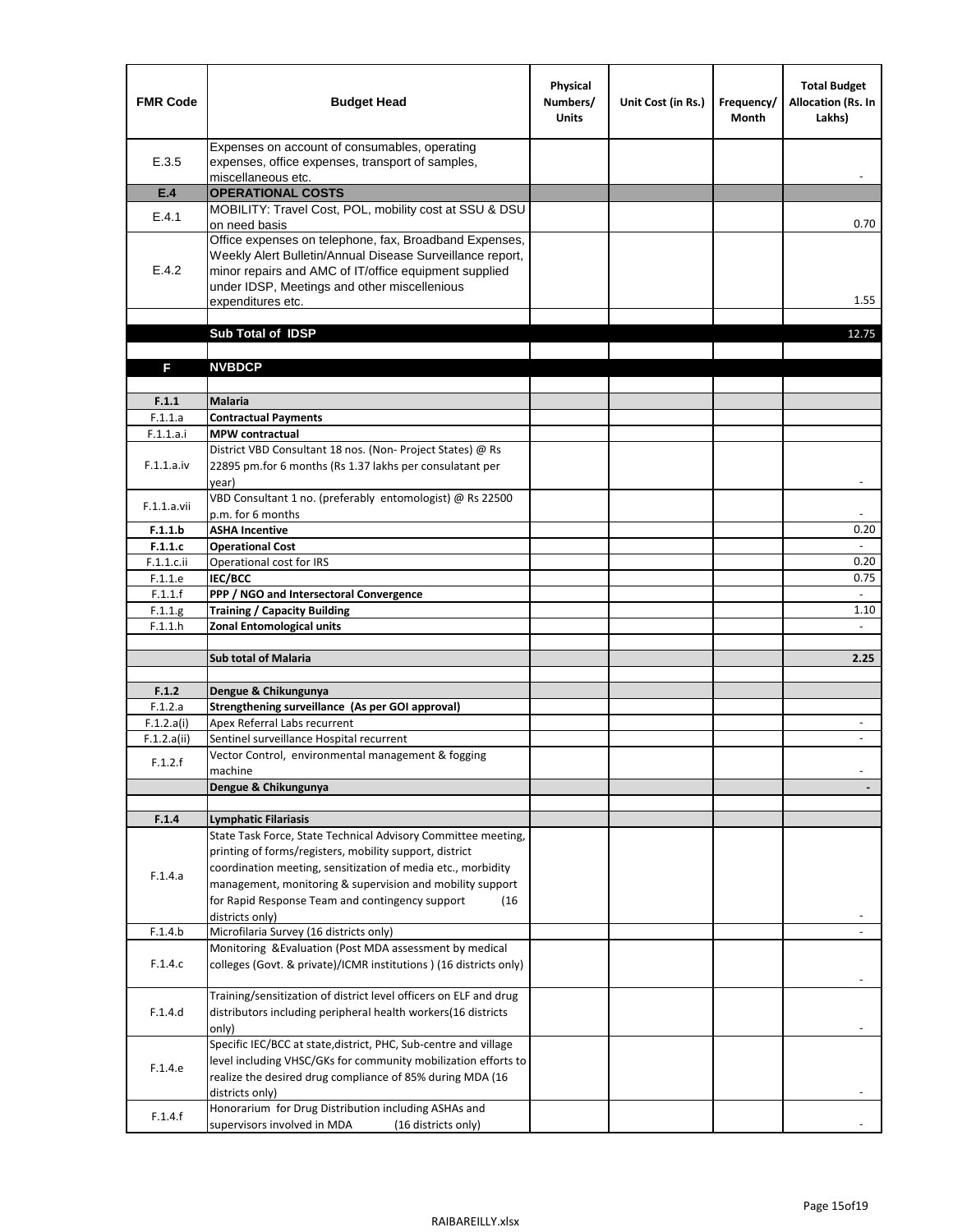| <b>FMR Code</b> | <b>Budget Head</b>                                                                                                                         | Physical<br>Numbers/<br><b>Units</b> | Unit Cost (in Rs.) | Frequency/<br>Month | <b>Total Budget</b><br><b>Allocation (Rs. In</b><br>Lakhs) |
|-----------------|--------------------------------------------------------------------------------------------------------------------------------------------|--------------------------------------|--------------------|---------------------|------------------------------------------------------------|
| F.1.4.g.        | Verification and validation for stoppage of MDA in LF endemic<br>districts (17 Districts)                                                  |                                      |                    |                     |                                                            |
| F.1.4.g.i       | a) Additional MF Survey                                                                                                                    |                                      |                    |                     |                                                            |
| F.1.4.g.ii      | b) ICT Survey                                                                                                                              |                                      |                    |                     |                                                            |
| $F.1.4.g.$ iii  | c) ICT Cost                                                                                                                                |                                      |                    |                     |                                                            |
| F.1.4.h         | Verification of LF endemicity in non-endemic districts (24<br>Districts)                                                                   |                                      |                    |                     |                                                            |
| F.1.4.h.i       | a) Lymphoedema & Hydrocele Survey                                                                                                          |                                      |                    |                     | 0.20                                                       |
|                 | Lymphatic Filariasis                                                                                                                       |                                      |                    |                     | 0.20                                                       |
|                 |                                                                                                                                            |                                      |                    |                     |                                                            |
| F.1.5           | Kala-azar                                                                                                                                  |                                      |                    |                     |                                                            |
| F.1.5           | Case search/ Camp Approach                                                                                                                 |                                      |                    |                     | $\overline{\phantom{a}}$                                   |
| F.1.5.a         | Spray Pumps & accessories                                                                                                                  |                                      |                    |                     | $\blacksquare$                                             |
| F.1.5.b         | Operational cost for spray including spray wages                                                                                           |                                      |                    |                     |                                                            |
| F.1.5.c         | Mobility/POL/supervision                                                                                                                   |                                      |                    |                     | $\overline{\phantom{a}}$                                   |
| F.1.5.d         | Monitoring & Evaluation                                                                                                                    |                                      |                    |                     |                                                            |
| F.1.5.e         | Training for spraying                                                                                                                      |                                      |                    |                     | $\blacksquare$                                             |
| F.1.5.f         | IEC/BCC/Advocacy                                                                                                                           |                                      |                    |                     | $\overline{a}$                                             |
| F.1.5.g         | Incentive to ASHA                                                                                                                          |                                      |                    |                     | $\overline{\phantom{a}}$                                   |
| F.1.5.h         | Loss of Wages                                                                                                                              |                                      |                    |                     | $\qquad \qquad \blacksquare$                               |
| F.1.5.i         | Free Diet                                                                                                                                  |                                      |                    |                     |                                                            |
|                 |                                                                                                                                            |                                      |                    |                     |                                                            |
|                 | Kala-azar                                                                                                                                  |                                      |                    |                     |                                                            |
| F.6             | Cash grant for decentralized commodities                                                                                                   |                                      |                    |                     | 5.00                                                       |
|                 |                                                                                                                                            |                                      |                    |                     |                                                            |
|                 | <b>Sub Total of NVB DCP</b>                                                                                                                |                                      |                    |                     | 7.45                                                       |
| G               | <b>NLEP</b>                                                                                                                                |                                      |                    |                     |                                                            |
| G 1.            | Improved early case detection                                                                                                              |                                      |                    |                     |                                                            |
| G 1.1           | Incentive to ASHA                                                                                                                          |                                      |                    |                     |                                                            |
|                 | Incentive for Case detection by ASHA/AWW/Volunteers                                                                                        | 283                                  |                    |                     |                                                            |
|                 | etc.diagnosis @ Rs. 250 per case                                                                                                           |                                      | 250.00             |                     | 0.71                                                       |
|                 | Incentive for timely cure of MB cases @ Rs. 600 per case                                                                                   | 23                                   | 600.00             |                     | 0.14                                                       |
|                 | Incentive for timely cure of PB cases @ Rs. 400 per case                                                                                   | 34                                   | 400.00             |                     | 0.14                                                       |
| G1.1 a          | Sensitization of ASHA                                                                                                                      | 300                                  | 100.00             |                     | 0.30                                                       |
| G <sub>2</sub>  | <b>Improved case management</b>                                                                                                            |                                      |                    |                     |                                                            |
|                 | DPMR Services, (MCR footwear, Aids and appliances,<br>Welfare allowance to BPL patients for RCS, Support<br>to govt. institutions for RCS) |                                      |                    |                     |                                                            |
|                 | Cost of MCR / Protective footwear@ Rs.300/-                                                                                                | 200                                  | 300.00             |                     | 0.60                                                       |
| G 2.1           | Amount for Aids/ appliances/ self care kits/ patient welfare<br>items etc.                                                                 |                                      |                    |                     | 0.17                                                       |
|                 | Patients for RCS to be paid welfare allowance @ Rs. 8000/-                                                                                 | 0                                    | 8,000.00           |                     |                                                            |
|                 | No. of RCS to be paid for as Support to govt. institutions for<br>RCS @5000/-                                                              | 0                                    | 5,000.00           |                     |                                                            |
| G 2.2           | Urban L:eprosy Control, (Mega city - 0, Medium city (1) -<br>3 , Med. City (2)-1 Township -19)                                             |                                      |                    |                     | 1.14                                                       |
| G 2.3           | Material & Supplies                                                                                                                        |                                      |                    |                     | $\sim$                                                     |
| G 2.3.i         | Supportive drugs                                                                                                                           |                                      |                    |                     | 0.75                                                       |
|                 | Lab. reagents & equipments                                                                                                                 |                                      |                    |                     | 0.05                                                       |
|                 | Printing works                                                                                                                             |                                      |                    |                     | 0.20                                                       |
| G <sub>3</sub>  | <b>Stigma Reduced</b>                                                                                                                      |                                      |                    |                     |                                                            |
|                 | Mass media, Outdoor media, Rural media, Advocacy                                                                                           |                                      |                    |                     |                                                            |
| G 3.1           | media<br>Monitoring, Supervision and Evaluation System                                                                                     |                                      |                    |                     | 0.98                                                       |
| G 5.            | improved                                                                                                                                   |                                      |                    |                     |                                                            |
| G 5.1           | <b>Travel Cost and Review Meeting</b>                                                                                                      |                                      |                    |                     |                                                            |
| G 5.1.ii        | travel expenses - Contractual Staff at District level                                                                                      |                                      |                    |                     | 0.44                                                       |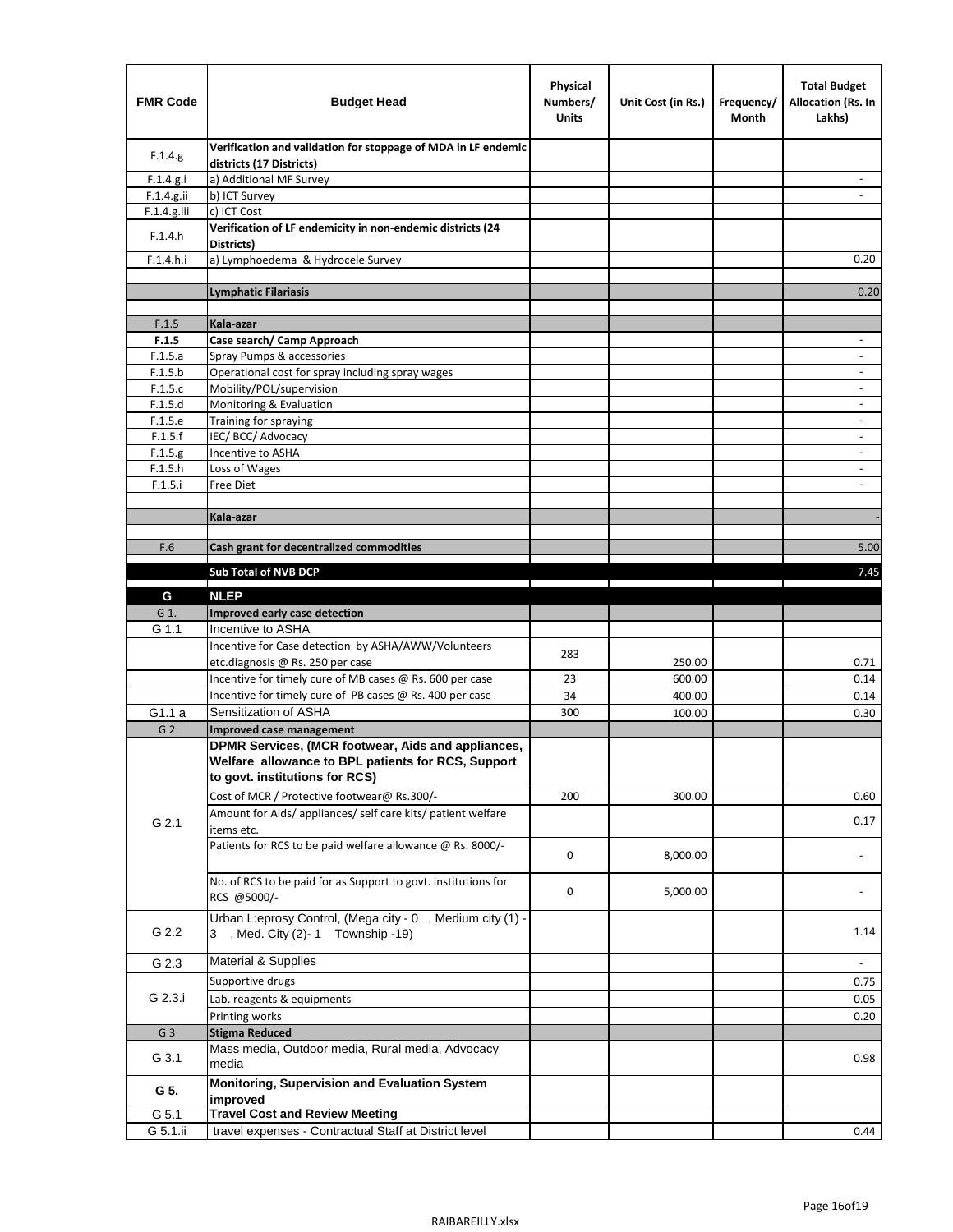| <b>FMR Code</b> | <b>Budget Head</b>                                                                                              | Physical<br>Numbers/<br><b>Units</b> | Unit Cost (in Rs.) | Frequency/<br>Month | <b>Total Budget</b><br>Allocation (Rs. In<br>Lakhs) |
|-----------------|-----------------------------------------------------------------------------------------------------------------|--------------------------------------|--------------------|---------------------|-----------------------------------------------------|
| G 5.2           | <b>Office Operation &amp; Maintenance</b>                                                                       |                                      |                    |                     |                                                     |
| G 5.2.i         | Office operation - State Cell                                                                                   |                                      |                    |                     |                                                     |
| G 5.2.ii        | Office operation - District Cell                                                                                |                                      |                    |                     | 0.35                                                |
| G 5.2 .iii      | Office equipment maint. State                                                                                   |                                      |                    |                     |                                                     |
| G 5.4           | Vehicle Hiring and POL                                                                                          |                                      |                    |                     |                                                     |
| G 5.4.ii        | <b>District Cell</b>                                                                                            |                                      |                    |                     | 0.30                                                |
| G 6.2           | <b>Contractual Staff at Disrrict &amp; block level</b>                                                          |                                      |                    |                     |                                                     |
|                 | <b>District Leprosy Consultant</b>                                                                              | 1                                    | 33,000.00          | 12                  | 3.96                                                |
| G 6.2.ii        | Physio Therapist                                                                                                | $\mathbf{1}$                         | 27,500.00          | 12                  | 3.30                                                |
|                 | Contractual Staff Para Medical Worker, (PMW @ 17600pm)                                                          | 10                                   | 17,600.00          | 12                  | 21.12                                               |
| G 7.            | <b>Others</b>                                                                                                   |                                      |                    |                     |                                                     |
| G 7.1           | Travel expenses for regular staff for specific programme /<br>training need, awards etc                         |                                      |                    |                     | 0.16                                                |
|                 | HR increment calculated $\omega$ 5% for above approvals                                                         |                                      |                    |                     | 1.42                                                |
|                 | Sub Total NLEP                                                                                                  |                                      |                    |                     | 36.22                                               |
|                 |                                                                                                                 |                                      |                    |                     |                                                     |
| Н               | <b>RNTCP</b>                                                                                                    |                                      |                    |                     |                                                     |
| H.1             | Civil Works                                                                                                     |                                      |                    |                     | 3.00                                                |
| H.2             | Laboratory Materials                                                                                            |                                      |                    |                     | 10.02                                               |
| H.3             | Honorarium/Counselling Charges                                                                                  |                                      |                    |                     | 31.90                                               |
| H.4             | <b>ACSM</b>                                                                                                     |                                      |                    |                     | 5.33                                                |
| H.5             | <b>Equipment Maintenance</b>                                                                                    |                                      |                    |                     | 0.47                                                |
| H.6             | Training                                                                                                        |                                      |                    |                     | 5.77                                                |
| H.7             | Vehicle Operation(POL & Manitainance)                                                                           |                                      |                    |                     | 8.65                                                |
| H.8             | Vehicle hiring                                                                                                  |                                      |                    |                     | 10.56                                               |
| H.9             | Public Private Mix(PP/NGO Support)                                                                              |                                      |                    |                     | 8.25                                                |
| H.10            | <b>Medical Colleges</b>                                                                                         |                                      |                    |                     | $\sim$                                              |
| H.11            | Office Operation (Miscellaneous)                                                                                |                                      |                    |                     | 3.03                                                |
| H.12            | <b>Contractual Services</b>                                                                                     |                                      |                    |                     | 71.07                                               |
| H.13            | Printing                                                                                                        |                                      |                    |                     | 2.55                                                |
| H.15            | Procurement of Drugs                                                                                            |                                      |                    |                     | 1.51                                                |
| H.16            | Procurement of Vehicles                                                                                         |                                      |                    |                     | 1.95                                                |
| H.17            | Procurement of Equipments                                                                                       |                                      |                    |                     | 0.75                                                |
| H.18            | Patient Support & Transportation Charges                                                                        |                                      |                    |                     | 8.09                                                |
| H.19            | Supervision and Monitoring                                                                                      |                                      |                    |                     | 7.69                                                |
|                 | <b>Grand Total</b>                                                                                              |                                      |                    |                     | 180.59                                              |
|                 |                                                                                                                 |                                      |                    |                     |                                                     |
|                 | <b>Total of NDCP</b>                                                                                            |                                      |                    |                     | 237.01                                              |
|                 | Non Communicable Disease Control Programme (NCD)                                                                |                                      |                    |                     |                                                     |
| Т               | National Programme for Control of Blindness (NPCB)                                                              |                                      |                    |                     | ÷.                                                  |
| 1.1             | <b>Recurring Grant-in aid</b>                                                                                   |                                      |                    |                     |                                                     |
|                 | Reimbursement for cataract operation for NGO and                                                                |                                      |                    |                     |                                                     |
| 1.1.1           | Private Practitioners as per NGO norms @Rs.1000/-                                                               |                                      |                    |                     | 16.94                                               |
| 1.1.1A          | Assistance for consumables/drugs/medicines to the<br>Govt./District Hospital for Cat sx etc.@ Rs.450/- per case |                                      |                    |                     | 6.16                                                |
| 1.1.2           | <b>Other Eye Diseases</b>                                                                                       |                                      |                    |                     |                                                     |
| 1.1.3           | Screening and free spectacles to school children @                                                              |                                      |                    |                     | 6.33                                                |
|                 | Rs.275/- per case                                                                                               |                                      |                    |                     |                                                     |
| 1.1.4           | Screening and free spectacles for near work to Old<br>Person (New component) @Rs.100/- per case                 |                                      |                    |                     | 1.71                                                |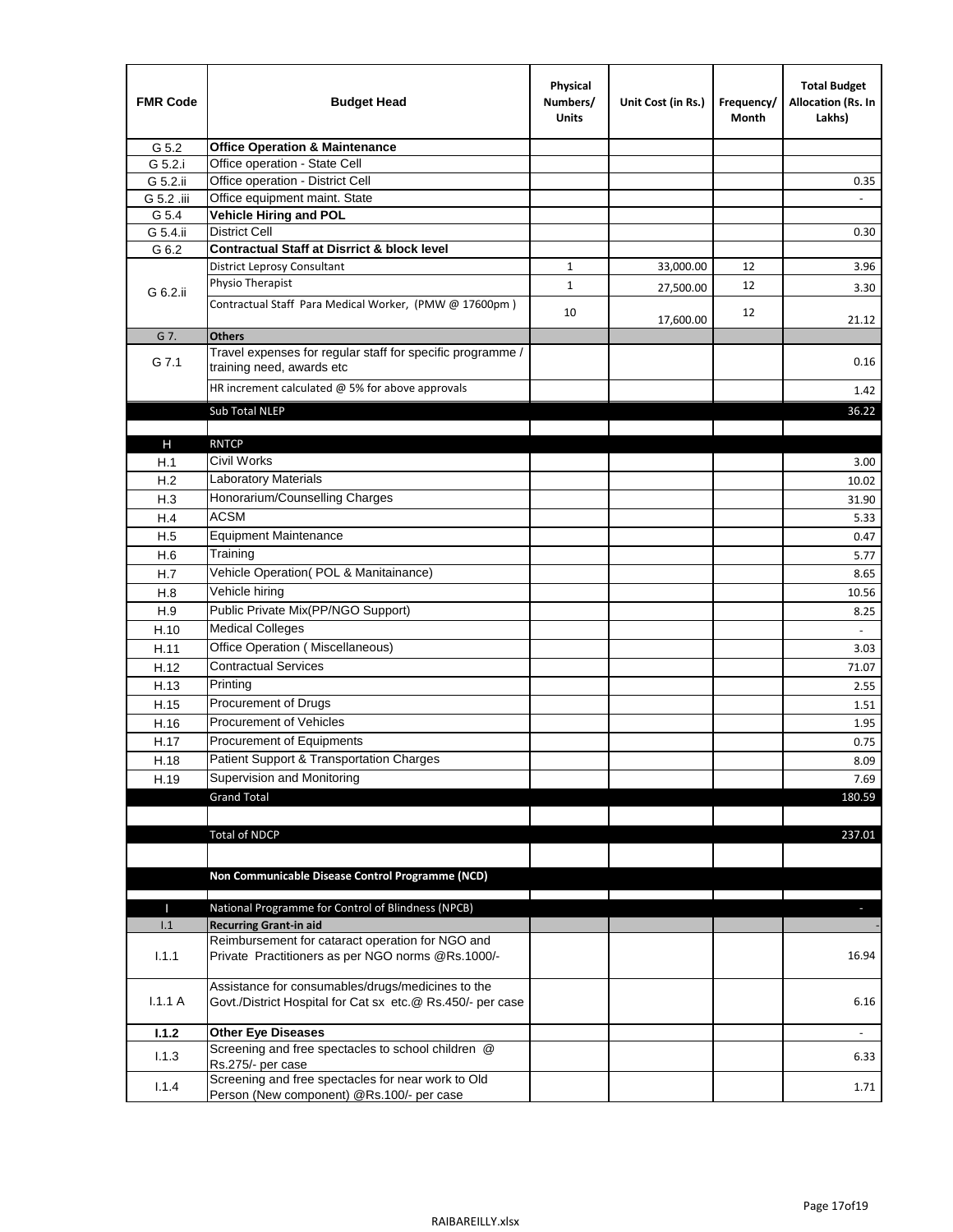| <b>FMR Code</b>  | <b>Budget Head</b>                                                                                                                                  | Physical<br>Numbers/<br><b>Units</b> | Unit Cost (in Rs.) | Frequency/<br>Month | <b>Total Budget</b><br>Allocation (Rs. In<br>Lakhs) |
|------------------|-----------------------------------------------------------------------------------------------------------------------------------------------------|--------------------------------------|--------------------|---------------------|-----------------------------------------------------|
| 1.1.5            | Recurring GIA to Eye Bank @ Rs.2000/- per pair(Eye<br>Bank will reimburse to Eye Donation Centre for eye<br>collected by them @ Rs.1000/- per pair) |                                      |                    |                     |                                                     |
| 1.2              | Non Recurring Grant -in-Aid                                                                                                                         |                                      |                    |                     |                                                     |
| 1.2.2.           | Grant-in-aid for Sub Divisional Hospitals @ Rs.20 lakh                                                                                              |                                      |                    |                     |                                                     |
| 1.2.3            | For Vision Centre (PHC) (Govt. + NGO) @ Rs.1 lakh                                                                                                   |                                      |                    |                     | 1.00                                                |
| 1.2.4            | For Eye Bank Rs.25 lakh                                                                                                                             |                                      |                    |                     | $\blacksquare$                                      |
| 1.3              | <b>Contractual Man Power</b>                                                                                                                        |                                      |                    |                     |                                                     |
| 1.3.1<br>1.3.2   | Ophthalmic Surgeon@ Rs.60,000/- p.m.*<br>Ophthalmic Assistant @ Rs.12,000/- p.m.*                                                                   |                                      |                    |                     | 7.92                                                |
| 1.3.3            | Eye Donation Counsellors @ Rs.15000/- p.m.*                                                                                                         |                                      |                    |                     | $\sim$                                              |
|                  | Data Entry Operator @Rs.8,000/- p.m. for district level                                                                                             |                                      |                    |                     |                                                     |
| 1.3.4            |                                                                                                                                                     |                                      |                    |                     | 1.01                                                |
| 1.4              | Other activities (if any, pls. specify)<br>Other district level activities                                                                          |                                      |                    |                     |                                                     |
|                  |                                                                                                                                                     |                                      |                    |                     | 0.25                                                |
|                  | Sub Total of National Programme for Control of Blindness<br>(NPCB)                                                                                  |                                      |                    |                     | 41.32                                               |
| J                | Natoinal Mental Health Programme (NMHP)                                                                                                             |                                      |                    |                     |                                                     |
|                  | Honorarium of Existing Human Resource                                                                                                               |                                      |                    |                     | 25.15                                               |
|                  |                                                                                                                                                     |                                      |                    |                     |                                                     |
| K                | National Programme for the Healthcare of the Elderly (NPHCE)                                                                                        |                                      |                    |                     |                                                     |
|                  |                                                                                                                                                     |                                      |                    |                     |                                                     |
| K.1<br>K.1.1     | <b>Recurring Grant-in-Aid</b><br><b>District Hospital</b>                                                                                           |                                      |                    |                     |                                                     |
| K.1.1.1          | Machinery & Equipment @ Rs.1.50 lakh per unit                                                                                                       |                                      |                    |                     | 1.50                                                |
| K.1.1.2          | Drugs & Consumable @ Rs. 5 Lacs to existing district &<br>Rs. 3 Lacs to New Districts                                                               |                                      |                    |                     | 5.00                                                |
| K.1.1.3          | Training of doctors and staff from CHCs and PHCs @<br>Rs.0.40 lakh per unit                                                                         |                                      |                    |                     | 0.40                                                |
| K.1.1.4          | Public Awareness & IEC @ Rs.1 lakh per unit                                                                                                         |                                      |                    |                     | 1.00                                                |
| K.1.1.6          | Consultant Medicine (2) @ Rs. 80000 P.M. for 12 months<br>against filled post & 3 month against Vacant Post                                         |                                      |                    |                     | 4.80                                                |
| K.1.1.7          | Nurse (6) @ Rs. 20,000 P.M. for 12 months against filled<br>post & 3 month against Vacant Post                                                      |                                      |                    |                     | 14.40                                               |
| K.1.1.8          | Physiotherapist 1 @ Rs.20,000 p.m.                                                                                                                  |                                      |                    |                     | 2.40                                                |
| K.1.1.9          | Hospital Attendants 2@ Rs.7500 p.m.                                                                                                                 |                                      |                    |                     | 1.80                                                |
| K.1.1.10         | Sanitary Attendants 2 @ Rs.7500 p.m.                                                                                                                |                                      |                    |                     | 1.80                                                |
| K.1.2            | <b>CHC</b>                                                                                                                                          |                                      |                    |                     |                                                     |
| K.1.2.1          | Training @ Rs. 30,000 (Refer list for No. of CHC)                                                                                                   |                                      |                    |                     | 5.10                                                |
| K.1.2.3          | Rehabilitation Worker 1 @ Rs.18,000 p.m.                                                                                                            |                                      |                    |                     | 35.10                                               |
| K.1.3            | <b>PHC</b>                                                                                                                                          |                                      |                    |                     |                                                     |
| K.1.3.1.         | Training & IEC @ Rs.0.30 lakh per PHC                                                                                                               |                                      |                    |                     | 0.15                                                |
| K.1.4            | <b>Sub-Centre</b>                                                                                                                                   |                                      |                    |                     |                                                     |
| K.1.4.1          | Aids and Appliances @ Rs.0.30 lakh per Sub-Centre                                                                                                   |                                      |                    |                     | 9.81                                                |
| K.2              | <b>Non-Recurring Grant-in-Aid</b>                                                                                                                   |                                      |                    |                     |                                                     |
| K.2.1<br>K.2.1.1 | <b>District Hospital</b><br>Construction/renovation/extension of the existing building<br>and Furniture of Geriatrics Unit with 10 beds and OPD     |                                      |                    |                     |                                                     |
| K.2.1.2          | facilities @ Rs.80 lakh per unit<br>Machinery & Equipment @ Rs.7.00 lakh per unit                                                                   |                                      |                    |                     |                                                     |
|                  | HR Increment @ 5% (Refer HR increment calculation                                                                                                   |                                      |                    |                     |                                                     |
|                  | sheet)                                                                                                                                              |                                      |                    |                     |                                                     |